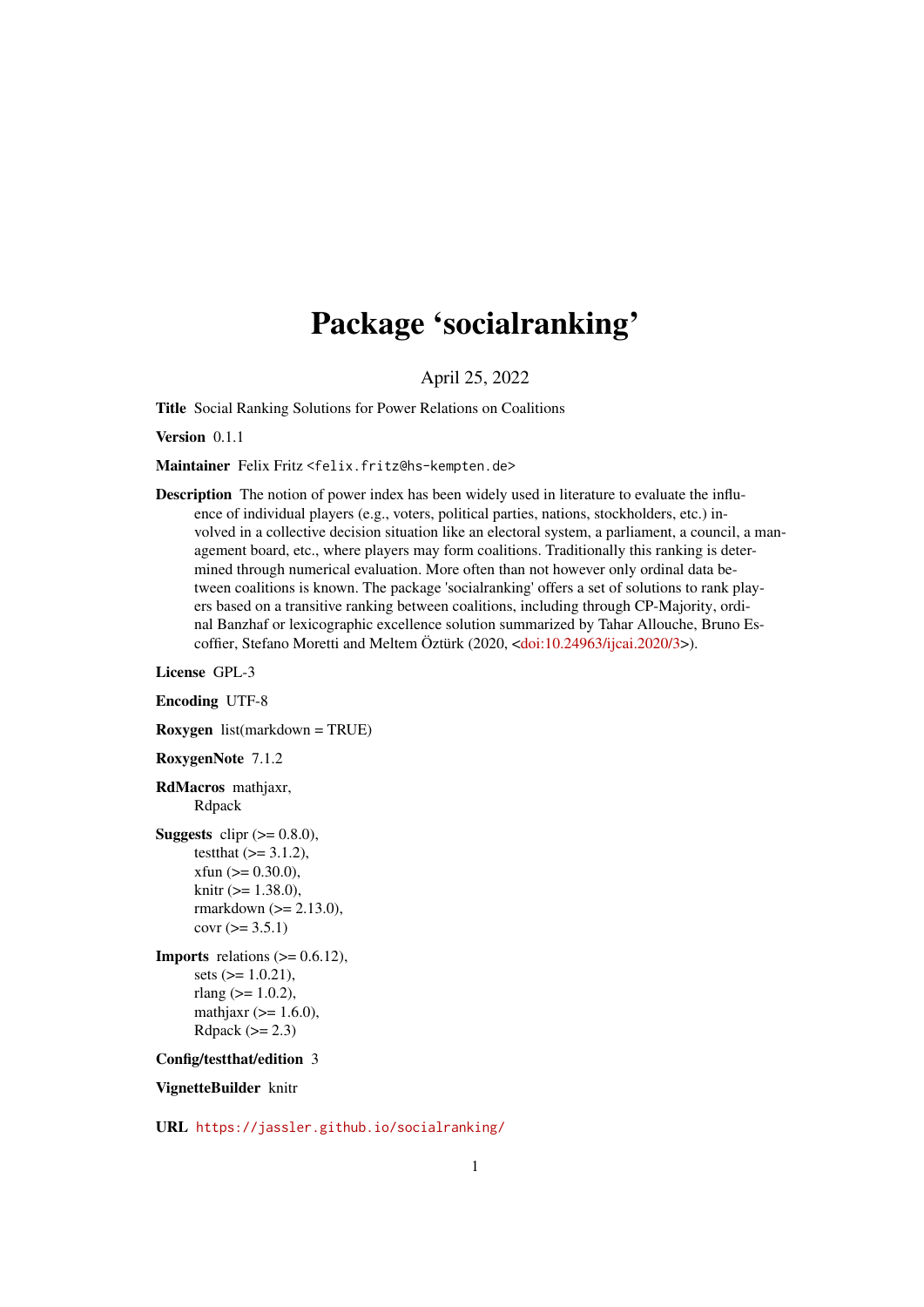# <span id="page-1-0"></span>R topics documented:

|       | -3 |
|-------|----|
|       |    |
|       |    |
|       |    |
|       |    |
|       |    |
|       |    |
|       |    |
|       |    |
|       |    |
|       |    |
|       |    |
|       |    |
|       |    |
|       |    |
|       |    |
|       |    |
|       |    |
|       |    |
|       |    |
| Index | 31 |
|       |    |

<span id="page-1-1"></span>coalitionsAreIndifferent

*Are coalitions indifferent*

# Description

Check if coalitions are indifferent from one another, or, if they appear in the same equivalence class.

# Usage

```
coalitionsAreIndifferent(powerRelation, c1, c2)
```
# Arguments

|    | powerRelation A PowerRelation object created by newPowerRelation() |
|----|--------------------------------------------------------------------|
| c1 | Coalition vector or sets::set()                                    |
| c2 | Coalition vector or sets::set()                                    |

# Details

[equivalenceClassIndex\(\)](#page-11-1) is called to determine, which equivalence class c1 and c2 belong to. It returns TRUE if both are in the same equivalence class.

If either coalition c1 or c2 is not part of the power relation, an error is thrown.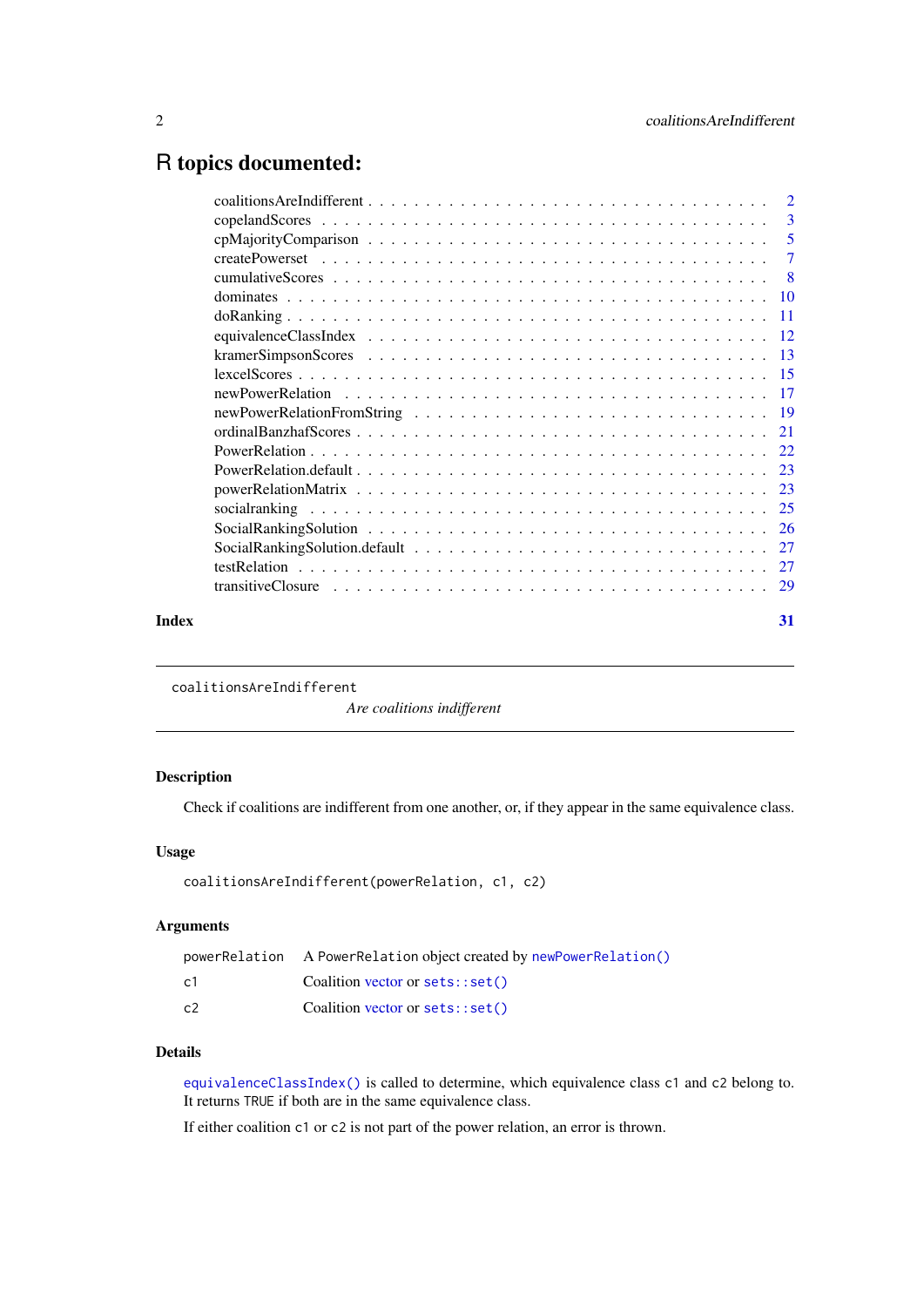<span id="page-2-0"></span>copelandScores 3

#### Value

Logical value TRUE if c1 and c2 are in the same equivalence class, else FALSE.

#### See Also

Other equivalence class lookup functions: [equivalenceClassIndex\(](#page-11-1))

#### Examples

```
pr <- newPowerRelation(c(1,2), ">", c(1), "~", c(2))
# FALSE
coalitionsAreIndifferent(pr, c(1,2), c(1))
# TRUE
coalitionsAreIndifferent(pr, 2, 1)
# Error: The coalition {} does not appear in the power relation
tryCatch(
 equivalenceClassIndex(pr, c()),
  error = function(e) { e })
```
<span id="page-2-1"></span>copelandScores *Copeland-like method*

#### <span id="page-2-2"></span>Description

Based on [cpMajorityComparison\(\)](#page-4-1), add or subtract scores based on how an element fares against the others.

copelandRanking returns the corresponding ranking.

#### Usage

```
copelandScores(powerRelation, elements = NULL)
```
copelandRanking(powerRelation)

#### Arguments

|          | powerRelation A PowerRelation object created by newPowerRelation()          |
|----------|-----------------------------------------------------------------------------|
| elements | vector of elements of which to calculate their scores. If elements == NULL, |
|          | create vectors for all elements in pr\$elements                             |

### Details

Strongly inspired by the Copeland score of social choice theory (Copeland 1951), the Copeland-like solution is based on the net flow of the CP-majority graph (Allouche et al. 2020).

Individuals are ordered according to the number of pairwise winning comparisons, minus the number of pairwise losing comparisons, over the set of all CP-comparisons.

More formally, in a given PowerRelation pr with element i, count the number of elements  $j \in N \setminus \mathbb{R}$  ${i}$  where [cpMajorityComparison](#page-4-1)(pr, i, j)  $>= 0$  and subtract those where cpMajorityComparison(pr, i, j)  $<= 0$ .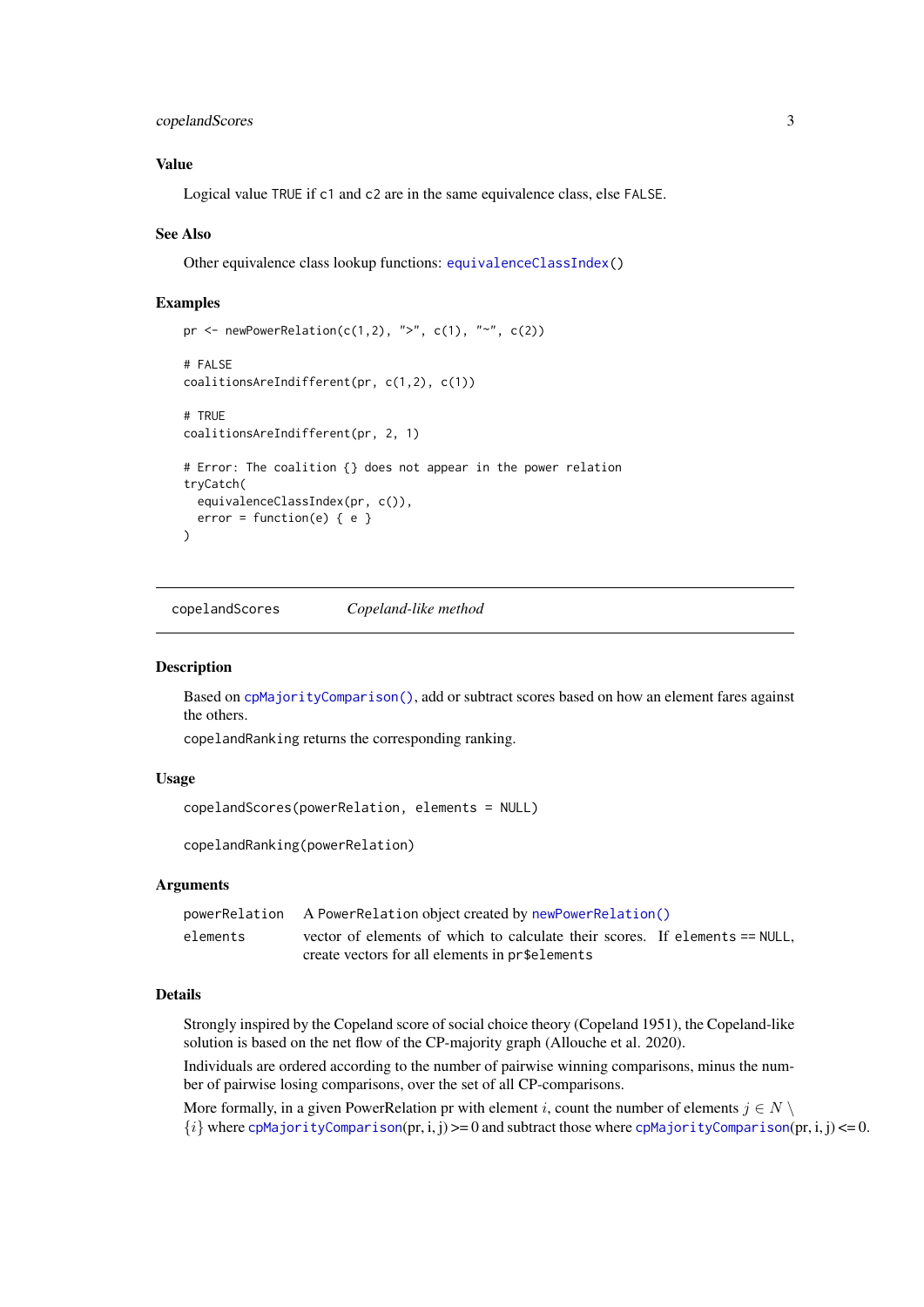#### Value

Score function returns a list of type CopelandScores and length of powerRelation\$elements (unless parameter elements is specified). Each element is a vector of 2 numbers, the number of pairwise winning comparisons and the number of pairwise losing comparisons. Those two numbers summed together gives us the actual ordinal Copeland score.

Ranking function returns corresponding [SocialRankingSolution](#page-25-1) object.

# References

Allouche T, Escoffier B, Moretti S, Öztürk M (2020). "Social Ranking Manipulability for the CP-Majority, Banzhaf and Lexicographic Excellence Solutions." In Bessiere C (ed.), *Proceedings of the Twenty-Ninth International Joint Conference on Artificial Intelligence, IJCAI-20*, 17–23. doi: [10.24963/ijcai.2020/3,](https://doi.org/10.24963/ijcai.2020/3) Main track.

Copeland AH (1951). "A reasonable social welfare function." mimeo, 1951. University of Michigan.

## See Also

Other CP-majority based functions: [cpMajorityComparison\(](#page-4-1)), [kramerSimpsonScores\(](#page-12-1))

Other score vector functions: [cumulativeScores\(](#page-7-1)), [kramerSimpsonScores\(](#page-12-1)), [lexcelScores\(](#page-14-1)), [ordinalBanzhafScores\(](#page-20-1))

#### Examples

```
# (123 \sim 12 \sim 3 \sim 1) > (2 \sim 23) > 13
pr <- newPowerRelation(
  c(1,2,3),
  "~", c(1,2),
  "~", c(3),
  "~", c(1),
  ">'', c(2),"~", c(2,3),
  ">'', c(1,3))
">", c(<br>)<br># `1` = 1
)<br># `1` = 1<br># `2` = 0
# 2 = 0<br># 3 = -1copelandScores(pr)
# only calculate results for two elements
copelandS<br># only ca<br># `1` = 1
# 1' = 1<br># 3' = -1copelandScores(pr, c(1,3))
# or just one element
copelandScores(pr, 2)
# 1 > 2 > 3
```
copelandRanking(pr)

<span id="page-3-0"></span>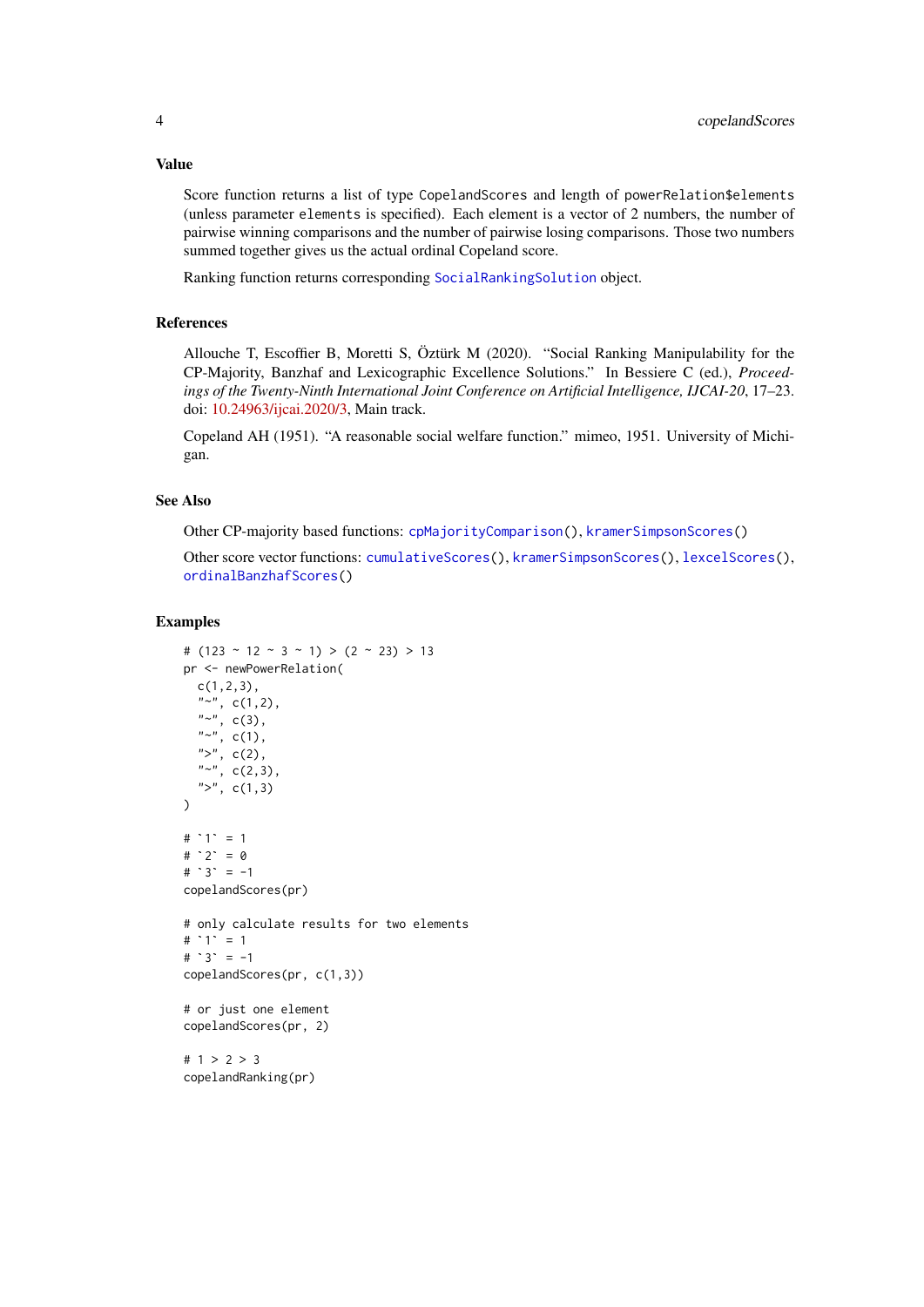<span id="page-4-1"></span><span id="page-4-0"></span>cpMajorityComparison *CP-Majority relation*

# <span id="page-4-2"></span>Description

The Ceteris Paribus-majority relation compares the relative success between two players joining a coalition.

cpMajorityComparisonScore() only returns two numbers, a positive number of coalitions where e1 beats e2, and a negative number of coalitions where e1 is beaten by e2.

#### Usage

```
cpMajorityComparison(
  powerRelation,
  e1,
  e2,
  strictly = FALSE,
  includeEmptySet = TRUE
\lambdacpMajorityComparisonScore(
  powerRelation,
  e1,
  e2,
  strictly = FALSE,
  includeEmptySet = TRUE
)
```
### Arguments

| powerRelation   | A PowerRelation object created by newPowerRelation()                                                                                                             |
|-----------------|------------------------------------------------------------------------------------------------------------------------------------------------------------------|
| e1, e2          | Elements in powerRelation\$elements                                                                                                                              |
| strictly        | Only include $D_{ij}(\succ)$ and $D_{ji}(\succ)$ , i.e., coalitions $S \in 2^{N \setminus \{i,j\}}$ where $S \cup \{i\} \succ$<br>$S \cup \{j\}$ and vice versa. |
| includeEmptySet |                                                                                                                                                                  |
|                 | If TRUE, check $\{i\} \succeq \{j\}$ even if empty set is not part of the power relation.                                                                        |

#### Details

Given two elements i and j, go through each coalition  $S \in 2^{N \setminus \{i,j\}}$ .  $D_{ij}(\succeq)$  then contains all coalitions S where  $S \cup \{i\} \succeq S \cup \{j\}$  and  $D_{ji}(\succeq)$  contains all coalitions where  $S \cup \{j\} \succeq S \cup \{i\}$ . The cardinalities  $d_{ij}(\succeq) = |D_{ij}|$  and  $d_{ji}(\succeq) = |D_{ji}|$  represent the score of the two elements,

where  $i \succ j$  if  $d_{ij}(\succeq) > d_{ji}(\succeq)$  and  $i \sim j$  if  $d_{ij}(\succeq) = d_{ji}(\succeq)$ . [cpMajorityComparison\(\)](#page-4-1) tries to retain all that information. The list returned contains the follow-

ing information. Note that in this context the two elements  $i$  and  $j$  refer to element 1 and element 2 respectively.

- \$e1: list of information about element 1
	- \$e1\$name: name of element 1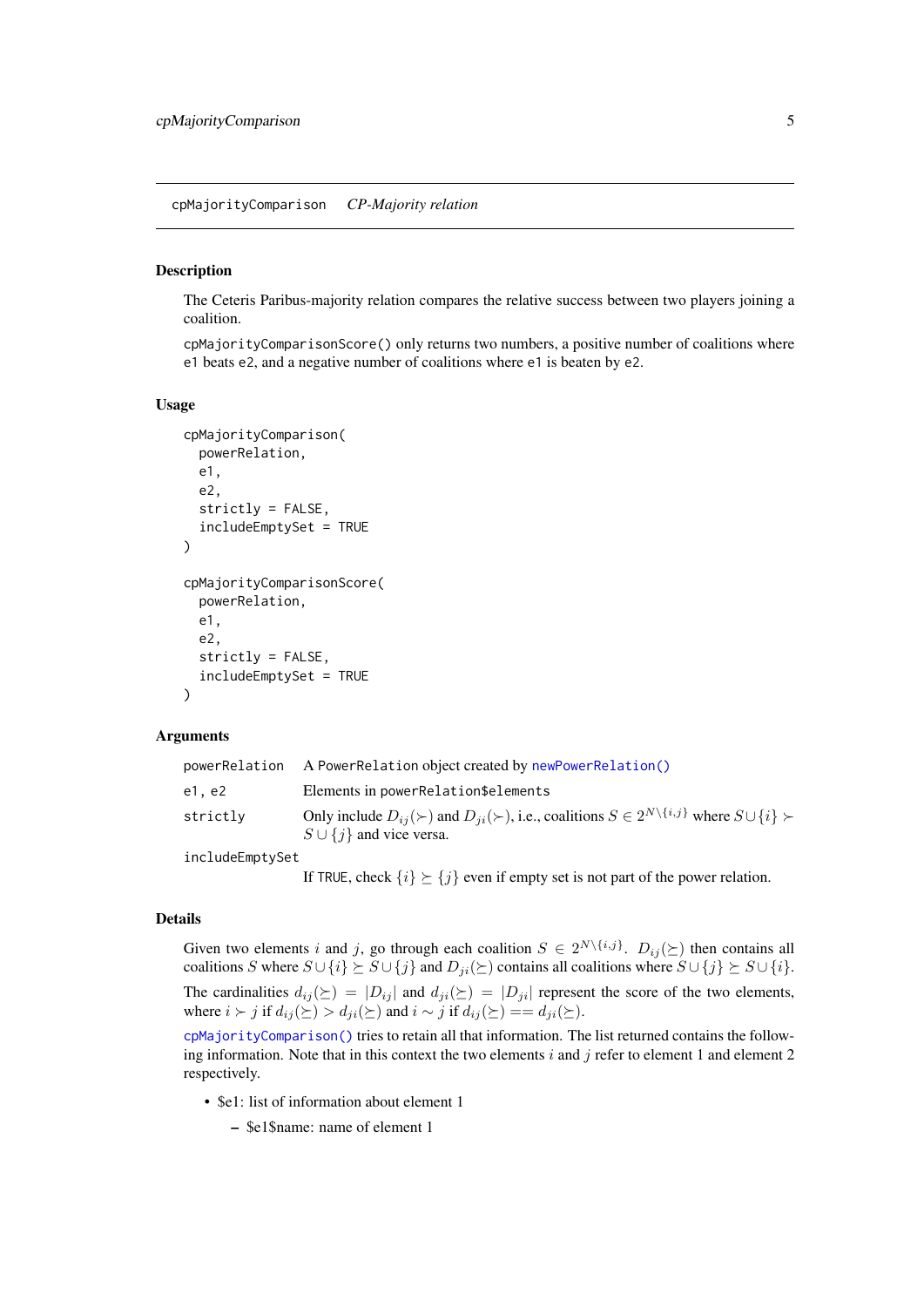- <span id="page-5-0"></span>– \$e1\$score: score  $d_{ij}(\succeq)$ .  $d_{ij}(\succeq)$  if strictly == TRUE
- \$e1\$winningCoalitions: list of coalition [sets::set](#page-0-0)s  $S \in D_{ij}(\succeq)$ .  $S \in D_{ij}(\succeq)$  if strictly == TRUE
- \$e2: list of information about element 2
	- \$e2\$name: name of element 2
	- \$e1\$score: score  $d_{ji}(\succeq)$ .  $d_{ji}(\succ)$  if strictly == TRUE
	- \$e1\$winningCoalitions: list of coalition [sets::set](#page-0-0)s  $S \in D_{ji}(\succeq)$ .  $S \in D_{ji}(\succeq)$  if strictly == TRUE
- \$winner: name of higher scoring element. NULL if they are indifferent.
- \$loser: name of lower scoring element. NULL if they are indifferent.
- \$tuples: a list of coalitions  $S \in 2^{N \setminus \{i,j\}}$  with:
	- $$tuples[[x]]\$ coalition: [sets::set](#page-0-0), the coalition  $S$
	- \$tuples[[x]]\$included: logical, TRUE if  $S \cup \{i\}$  and  $S \cup \{j\}$  are in the power relation
	- \$tuples[[x]]\$winner: name of the winning element i where  $S \cup \{i\} \succ S \cup \{j\}$ . It is NULL if  $S \cup \{i\} \sim S \cup \{j\}$
	- \$tuples[[x]]\$e1: index  $x_1$  at which  $S \cup \{i\} \in \sum_{x_1}$
	- \$tuples[[x]]\$e2: index  $x_2$  at which  $S \cup \{j\} \in \sum_{x_2}$

The much more efficient [cpMajorityComparisonScore\(\)](#page-4-2) only calculates \$e1\$score.

Unlike Lexcel, Ordinal Banzhaf, etc., this power relation can introduce cycles. For this reason the function [cpMajorityComparison\(\)](#page-4-1) and [cpMajorityComparisonScore\(\)](#page-4-2) only offers direct comparisons between two elements and not a ranking of all players. See the other CP-majority based functions that offer a way to rank all players.

#### Value

cpMajorityComparison() returns a list with elements described in the details.

cpMajorityComparisonScore() returns a vector of two numbers, a positive number of coalitions where e1 beats e2 ( $d_{ij}(\succeq)$ ), and a negative number of coalitions where e1 is beaten by e2 ( $-d_{ji}(\succeq)$ )).

# References

Haret A, Khani H, Moretti S, Öztürk M (2018). "Ceteris paribus majority for social ranking." In *27th International Joint Conference on Artificial Intelligence (IJCAI-ECAI-18)*, 303–309.

Fayard N, Escoffier MÖ (2018). "Ordinal Social ranking: simulation for CP-majority rule." In *DA2PL'2018 (From Multiple Criteria Decision Aid to Preference Learning)*.

#### See Also

Other CP-majority based functions: [copelandScores\(](#page-2-1)), [kramerSimpsonScores\(](#page-12-1))

#### Examples

pr <- newPowerRelationFromString("ac > (a ~ b) > (c ~ bc)")

# a > b #  $D_$ ab = {c, {}} #  $D_b = \{\{\}\}$ # Score of a = 2 # Score of b = 1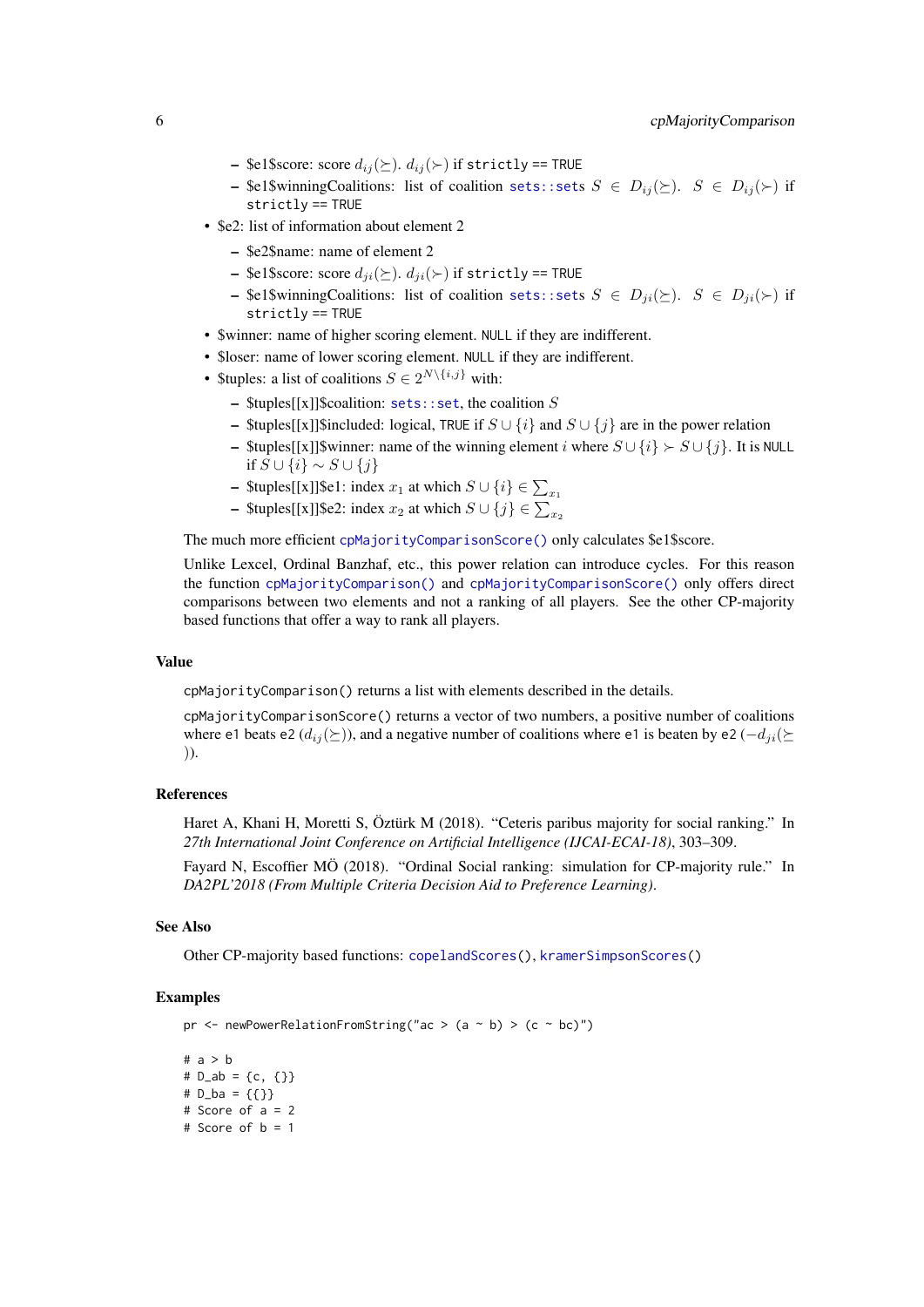# <span id="page-6-0"></span>createPowerset 7

```
scores <- cpMajorityComparison(pr, "a", "b")
stopifnot(scores$e1$name == "a")
stopifnot(scores$e2$name == "b")
stopifnot(scores$e1$score == 2)
stopifnot(scores$e2$score == 1)
stopifnot(scores$e1$score == length(scores$e1$winningCoalitions))
stopifnot(scores$e2$score == length(scores$e2$winningCoalitions))
# get tuples with coalitions S in 2^{(N - \{i,j\})}emptySetTuple <- Filter(function(x) x$coalition == sets::set(), scores$tuples)[[1]]
playerCTuple \leq-Filter(function(x) x$coalition == sets::set("c"), scores$tuples)[[1]]
# because \{\} u a \sim \{\} u b, there is no winner
stopifnot(is.null(emptySetTuple$winner))
stopifnot(emptySetTuple$e1 == emptySetTuple$e2)
# because c u a > c u b, player "a" gets the score
stopifnot(playerCTuple$winner == "a")
stopifnot(playerCTuple$e1 < playerCTuple$e2)
stopifnot(playerCTuple$e1 == 1L)
stopifnot(playerCTuple$e2 == 3L)
cpMajorityComparisonScore(pr, "a", "b") # c(1,0)
cpMajorityComparisonScore(pr, "b", "a") # c(0,-1)
```
<span id="page-6-1"></span>createPowerset *Create powerset*

#### Description

Given a vector of elements generate a [newPowerRelation\(\)](#page-16-1)-valid function call with all possible coalitions.

#### Usage

```
createPowerset(
  elements,
  copyToClipboard = FALSE,
  writeLines = FALSE,
  includeEmptySet = TRUE
)
```
#### Arguments

elements vector of elements copyToClipboard Copy code string to clipboard writeLines Write code string to console includeEmptySet

If TRUE, an empty vector is added at the end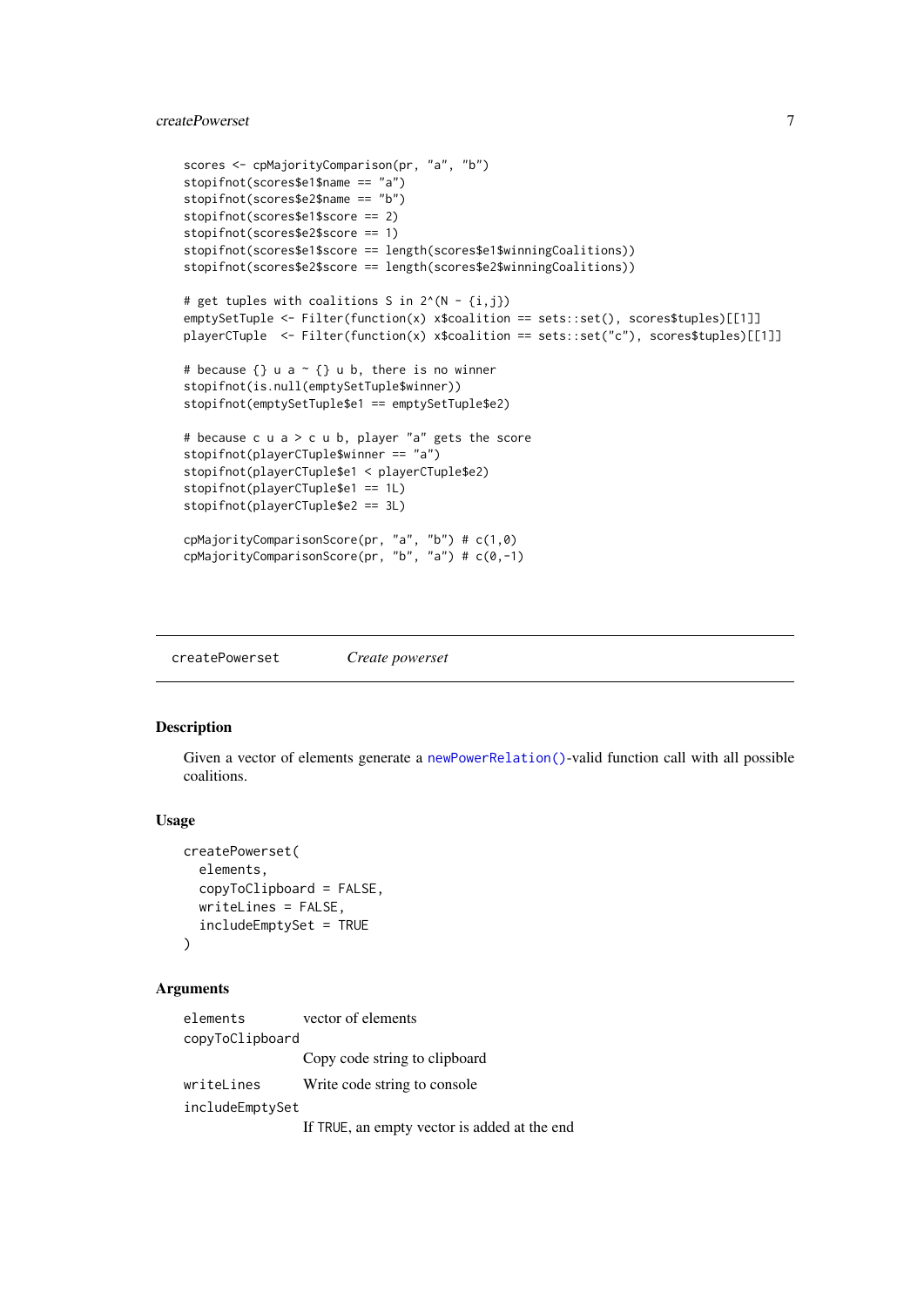#### Value

List of power set vectors. If copyToClipboard = TRUE, it returns nothing and only copies a functioncall string into the clipboard. If writeLines = TRUE, it returns nothing and prints a function-call string that is ready to be copy-pasted.

#### Examples

```
if(interactive()) {
  createPowerset(1:3, copyToClipboard = TRUE)
  createPowerset(c("a", "b", "c", "d"), writeLines = TRUE, includeEmptySet = FALSE)
}
# without copyToClipboard or writeLines set to TRUE, it returns a list
createPowerset(c("Alice", "Bob"), includeEmptySet = FALSE)
## [[1]]
## [1] "Alice" "Bob"
##
## [[2]]
## [1] "Alice"
##
## [[3]]
## [1] "Bob"
```
<span id="page-7-1"></span>cumulativeScores *Cumulative scores*

#### <span id="page-7-2"></span>Description

Calculate cumulative score vectors for each element.

#### Usage

```
cumulativeScores(powerRelation, elements = NULL)
```

```
cumulativelyDominates(powerRelation, e1, e2, strictly = FALSE)
```
# Arguments

| powerRelation | A PowerRelation object created by newPowerRelation()                                                                           |  |
|---------------|--------------------------------------------------------------------------------------------------------------------------------|--|
| elements      | vector of elements of which to calculate their scores. If elements == NULL,<br>create vectors for all elements in pr\$elements |  |
| e1. e2        | Elements in powerRelation\$elements                                                                                            |  |
| strictly      | If TRUE, check if p1 <i>strictly</i> dominates p2                                                                              |  |

# Details

An element's cumulative score vector is calculated by cumulatively adding up the amount of times it appears in each equivalence class in the powerRelation. E.g. in a linear power relation with eight coalitions, if element 1 appears in coalitions placed at 1, 3, and 6, its score vector is [1, 1, 2, 2, 2, 3, 3, 3].

<span id="page-7-0"></span>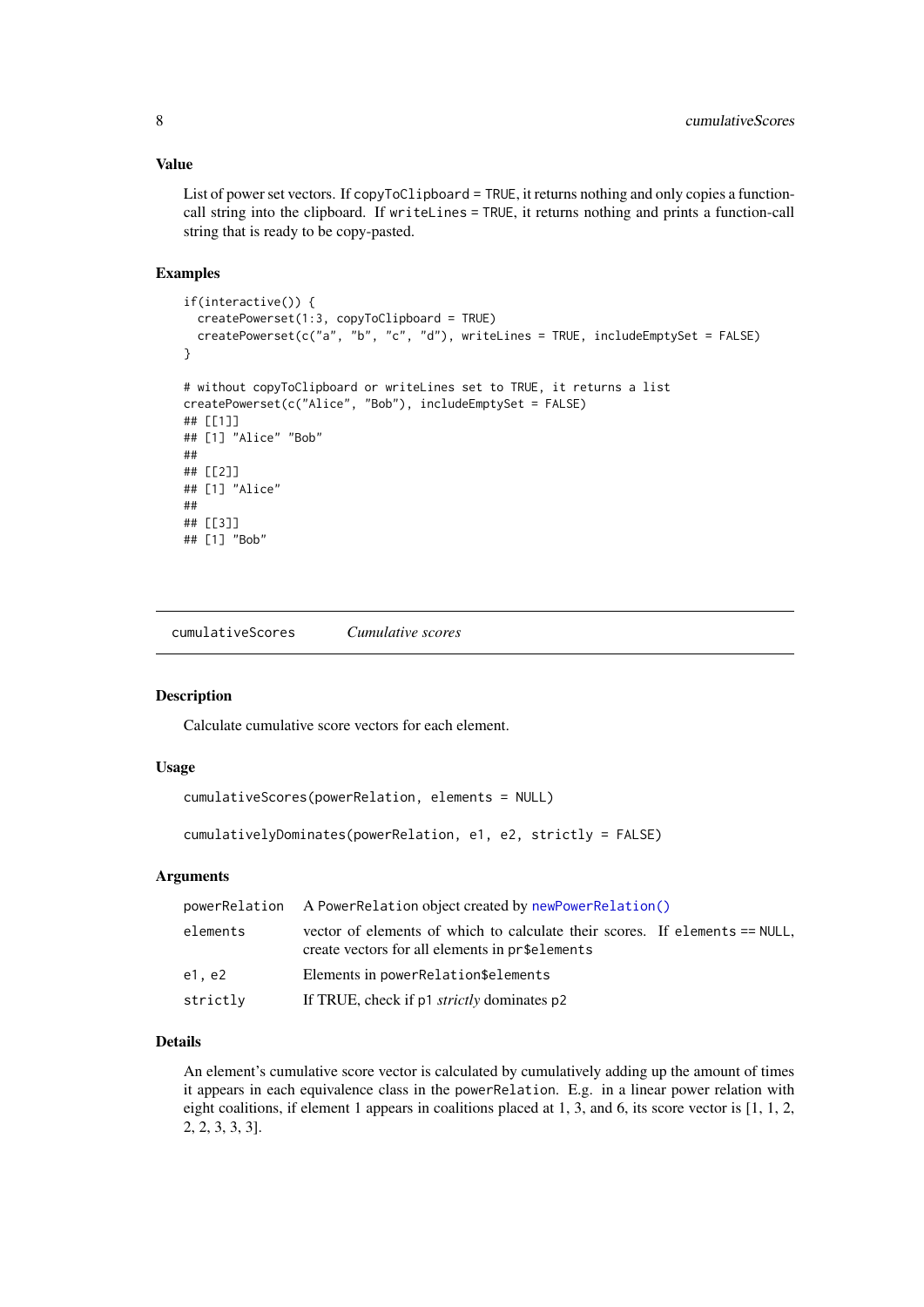#### <span id="page-8-0"></span>cumulativeScores 9

#### Value

Score function returns a list of type CumulativeScores and length of powerRelation\$elements (unless parameter elements is specified). Each index contains a vector of length powerRelation\$equivalenceClasses, cumulatively counting up the number of times the given element appears in each equivalence class.

cumulativelyDominates() returns TRUE if e1 cumulatively dominates e2.

# Dominance

```
i dominates j if for each index x, Score(i)_x \geq Score(j)_x.
```

```
i strictly dominates i, if additionally Score(i) \neq Score(j).
```
#### References

Moretti S (2015). "An axiomatic approach to social ranking under coalitional power relations." *Homo Oeconomicus*, 32(2), 183–208.

Moretti S, Öztürk M (2017). "Some axiomatic and algorithmic perspectives on the social ranking problem." In *International Conference on Algorithmic Decision Theory*, 166–181. Springer.

# See Also

Other score vector functions: [copelandScores\(](#page-2-1)), [kramerSimpsonScores\(](#page-12-1)), [lexcelScores\(](#page-14-1)), [ordinalBanzhafScores\(](#page-20-1))

# Examples

```
pr <- newPowerRelationFromString("12 > 1 > 2", asWhat = as.numeric)
```

```
-<br>pr <- newPowerRel<br># `1`: c(1, 2, 2)
# ^{\circ}1^{\circ}: c(1, 2, 2)<br># ^{\circ}2^{\circ}: c(1, 1, 2)
cumulativeScores(pr)
```
# calculate for selected number of elements cumulativeScores(pr, c(2))

```
# TRUE
d1 <- cumulativelyDominates(pr, 1, 2)
```

```
# TRUE
d2 <- cumulativelyDominates(pr, 1, 1)
```

```
# FALSE
d3 <- cumulativelyDominates(pr, 1, 1, strictly = TRUE)
```

```
stopifnot(all(d1, d2, !d3))
```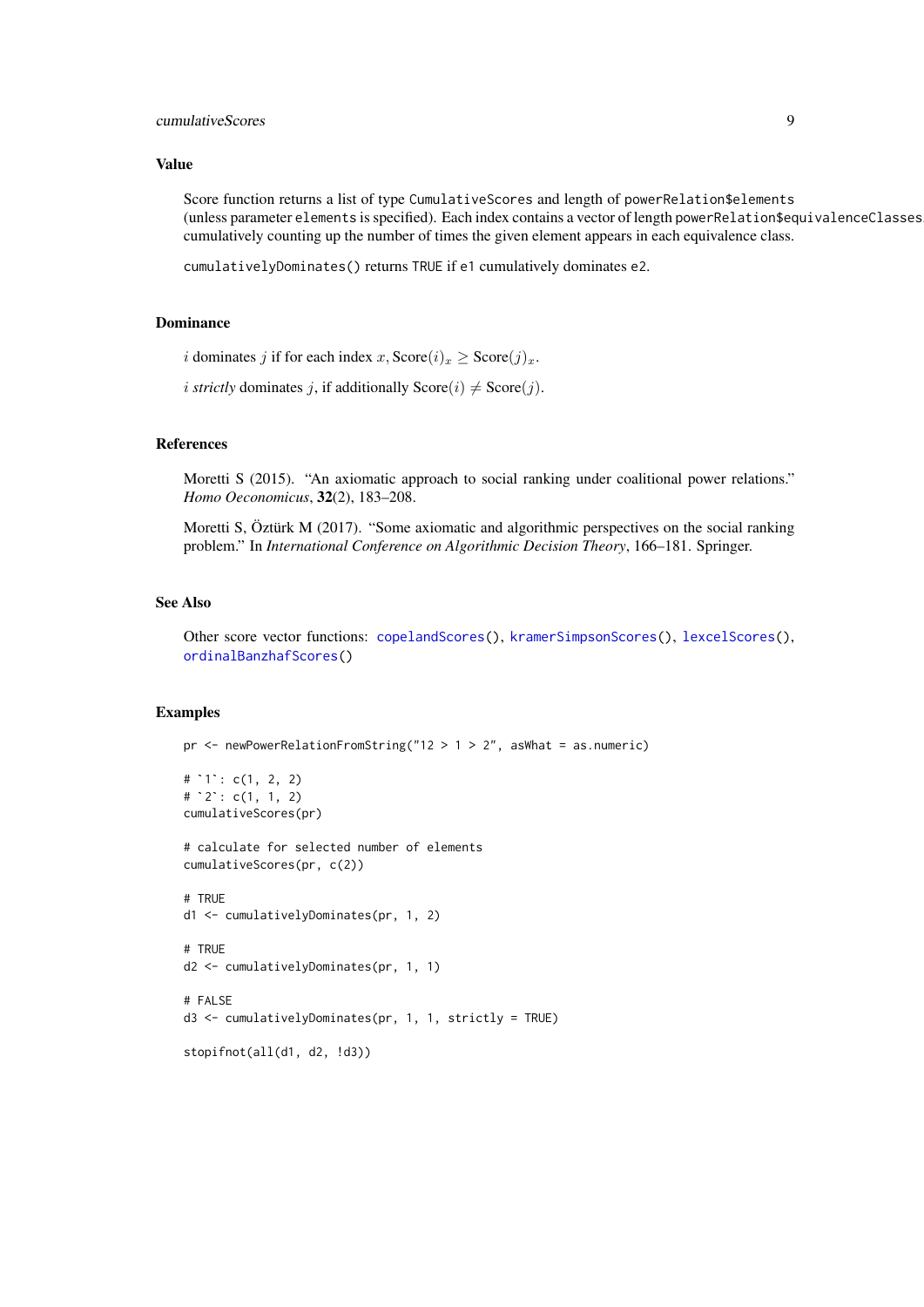<span id="page-9-1"></span><span id="page-9-0"></span>

# Description

Test if one element dominates the other.

# Usage

```
dominates(powerRelation, e1, e2, strictly = FALSE, includeEmptySet = TRUE)
```
# Arguments

|                 | powerRelation A PowerRelation object created by newPowerRelation()                        |
|-----------------|-------------------------------------------------------------------------------------------|
| e1. e2          | Elements in powerRelation\$elements                                                       |
| strictly        | If TRUE, check if p1 <i>strictly</i> dominates p2                                         |
| includeEmptySet |                                                                                           |
|                 | If TRUE, check $\{i\} \succeq \{j\}$ even if empty set is not part of the power relation. |

#### Details

i is said to dominate j, if  $S \cup \{i\} \succeq S \cup \{j\}$  for all  $S \in 2^{N \setminus \{i,j\}}$ . *i strictly* dominates j, if there exists one  $S \in 2^{N \setminus \{i,j\}}$  such that  $S \cup \{i\} \succ S \cup \{j\}$ .

#### Value

Logical value TRUE if e1 dominates e2, else FALSE.

```
pr \leq - newPowerRelationFromString("12 > 1 > 2", asWhat = as.numeric)
# TRUE
d1 <- dominates(pr, 1, 2)
# FALSE
d2 \le dominates(pr, 2, 1)
# TRUE (because it's not strict dominance)
d3 <- dominates(pr, 1, 1)
# FALSE
d4 <- dominates(pr, 1, 1, strictly = TRUE)
stopifnot(all(d1, !d2, d3, !d4))
```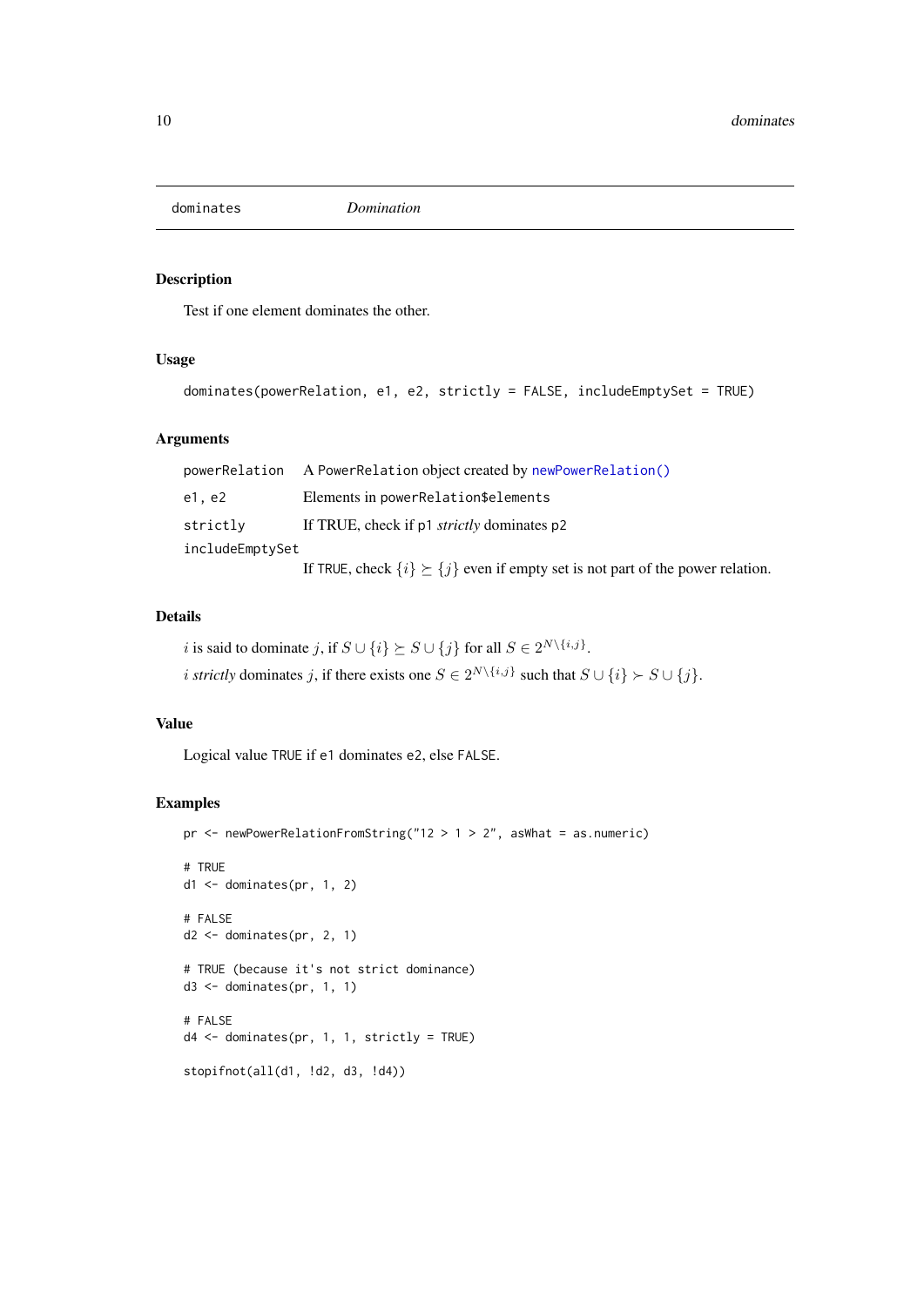<span id="page-10-1"></span><span id="page-10-0"></span>

#### Description

Map a power relation between coalitions to a power relation between elements, also known as a social ranking solution.

# Usage

```
doRanking(
  powerRelation,
  scores,
  isIndifferent = function(a, b) a == b,
  decreasing = TRUE
)
```
#### Arguments

|            | powerRelation A PowerRelation object created by newPowerRelation()                                                                                                                                                    |
|------------|-----------------------------------------------------------------------------------------------------------------------------------------------------------------------------------------------------------------------|
| scores     | A sortable vector or list of element scores                                                                                                                                                                           |
|            | isIndifferent A function that returns TRUE, if given two elements from scores the order<br>doesn't matter. In that case the two elements are indifferent from each other,<br>symbolized with the " $\sim$ " operator. |
| decreasing | If TRUE (default), elements with the higher scores are ranked higher.                                                                                                                                                 |

# Value

A list of type SocialRankingSolution. Each element of the list contains a [sets::set\(\)](#page-0-0) of elements in powerRelation that are indifferent to one another.

```
pr <- newPowerRelationFromString("2 > 12 > 1", asWhat = as.numeric)
# we define our own social ranking solution.
# a player's score is determined by the equivalence class index it first appears in.
# lower is better
scores <- c('1' = 2, '2' = 1)
# 2 > 1
doRanking(
  pr,
  scores,
  isIndifferent = function(x, y) x == y,
  decreasing = FALSE
)
# Suppose for a player to be ranked higher than the other,
# their positions have to be at least 2 apart.
# This means player 1 and 2 are indifferent,
# if they are right next to each other in the power relation.
```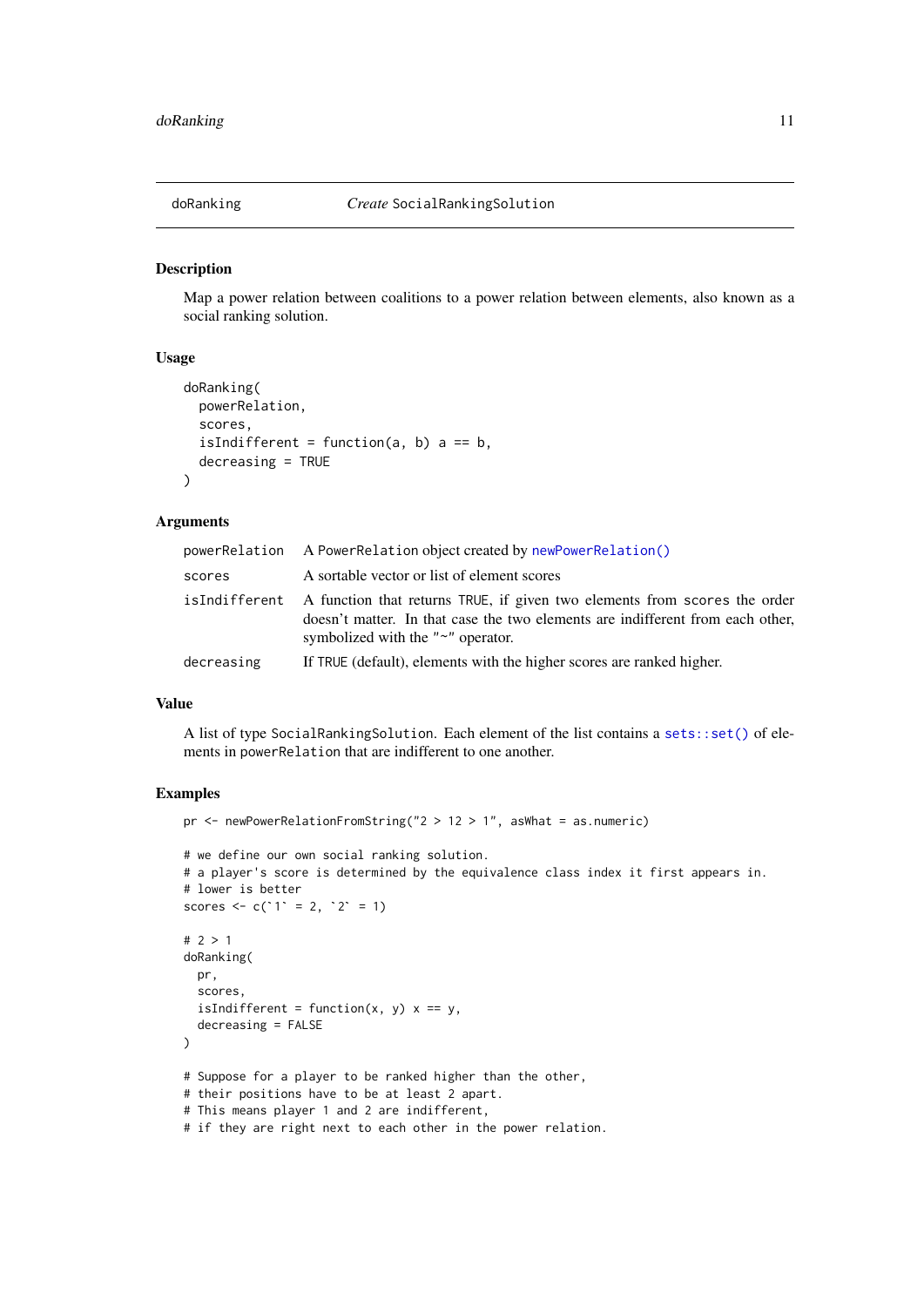```
# 2 \sim 1
doRanking(
  pr,
  scores,
  isIndifferent = function(x, y) abs(x - y) < 2,
  decreasing = FALSE
\lambda
```
<span id="page-11-1"></span>equivalenceClassIndex *Get index of equivalence class containing a coalition*

#### Description

Given a coalition [vector](#page-0-0) or [sets::set\(\)](#page-0-0), return a singular index number of the equivalence class it is located in.

# Usage

equivalenceClassIndex(powerRelation, coalition, stopIfNotExists = TRUE)

# Arguments

```
powerRelation A PowerRelation object created by newPowerRelation()
coalition a coalition vector or sets::set that is part of powerRelation
stopIfNotExists
                 TRUE if an error should be thrown when the coalition given is not in the PowerRelation
                 object. If FALSE, -1 will be returned
```
# Value

Numeric value, equivalence class index where coalition appears in.

# See Also

Other equivalence class lookup functions: [coalitionsAreIndifferent\(](#page-1-1))

```
pr <- newPowerRelation(c(1,2), ">", c(1), "~", c(2))
# 1
equivalenceClassIndex(pr, c(1, 2))
# 2
equivalenceClassIndex(pr, c(1))
# 2
equivalenceClassIndex(pr, c(2))
# Error: The coalition {} does not appear in the power relation
tryCatch(
  equivalenceClassIndex(pr, c()),
```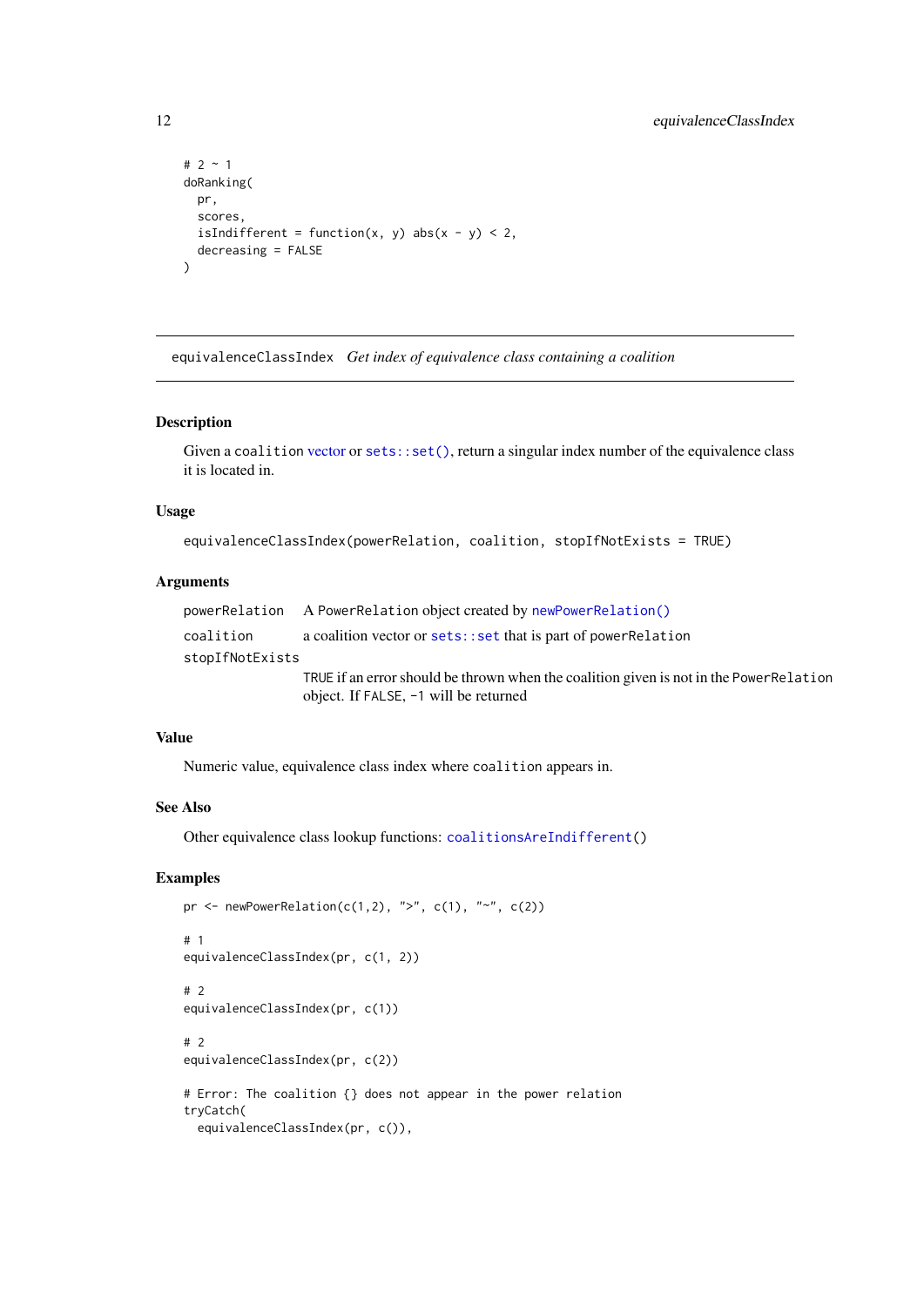```
error = function(e) { e }\lambda# Error: This time only return a -1
stopifnot(-1 == equivalenceClassIndex(pr, c(), stopIfNotExists = FALSE))
```
<span id="page-12-1"></span>kramerSimpsonScores *Kramer-Simpson-like method*

## <span id="page-12-2"></span>Description

Calculate the Kramer-Simpson-like scores. Lower scores are better.

[kramerSimpsonRanking](#page-12-2) returns the corresponding ranking.

# Usage

```
kramerSimpsonScores(powerRelation, elements = NULL, compIvsI = FALSE)
```
kramerSimpsonRanking(powerRelation, compIvsI = FALSE)

# Arguments

| powerRelation | A PowerRelation object created by newPowerRelation()                                                                                                   |
|---------------|--------------------------------------------------------------------------------------------------------------------------------------------------------|
| elements      | vector of elements of which to calculate their scores. If elements == NULL,<br>create vectors for all elements in pr\$elements                         |
| compIvsI      | If TRUE, include CP-Majority comparison $d_{ii}(\succeq)$ , or, the CP-Majority compari-<br>son score of an element against itself, which is always 0. |

#### Details

Inspired by the Kramer-Simpson method of social choice theory (Simpson 1969) (Kramer 1975), the *Kramer-Simpson-like* method compares each element against all other elements using the CP-Majority rule.

For a given element i calculate the [cpMajorityComparisonScore](#page-4-2) against all elements j,  $d_{ii}(\succeq)$ (notice that i and j are in reverse order).  $\max_{i \in N \setminus \{i\}}(d_{ji}(\succeq))$  then determines the final score, where lower scoring elements are ranked higher.

# Value

Score function returns a list of type KramerSimpsonScores and length of powerRelation\$elements (unless parameter elements is specified). Lower scoring elements are ranked higher.

Ranking function returns corresponding [SocialRankingSolution](#page-25-1) object.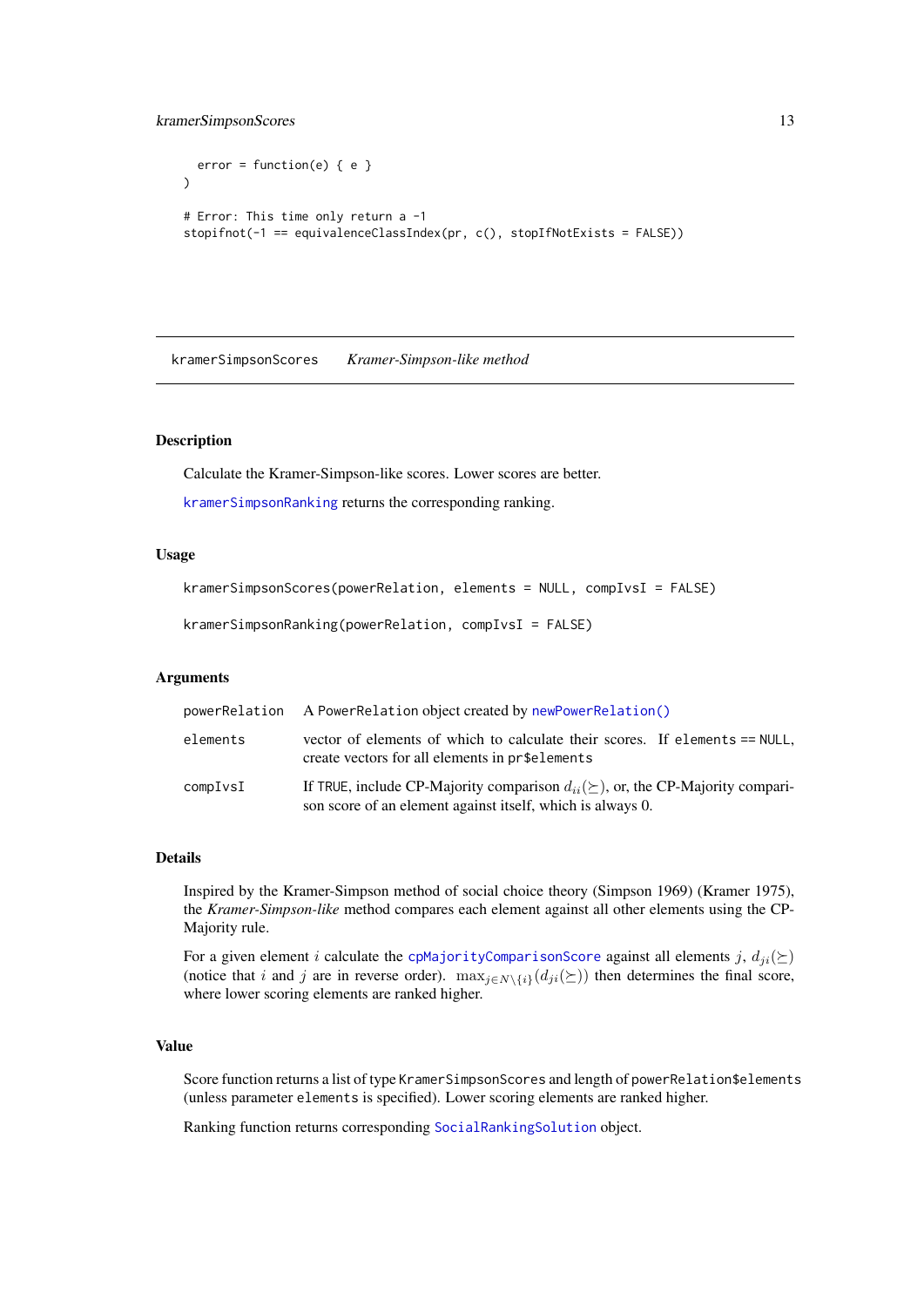<span id="page-13-0"></span>By default this function does not compare  $d_{ii}(\succeq)$ . In other terms, the score of every element is the maximum CP-Majority comparison score against all other elements.

This is slightly different from definitions found in (Allouche et al. 2020). Since by definition  $d_{ii}(\succeq)=0$  always holds, the Kramer-Simpson scores in those cases will never be negative, possibly discarding valuable information.

For this reason kramerSimpsonScores and kramerSimpsonRanking includes a compIvsI parameter that can be set to TRUE if one wishes for  $d_{ii}(\succeq) = 0$  to be included in the comparisons. Put into mathematical terms, if:

| compIvsI     | Score definition                                  |
|--------------|---------------------------------------------------|
| <b>FALSE</b> | $\max_{j \in N \setminus \{i\}}(d_{ji}(\succeq))$ |
| <b>TRUE</b>  | $\max_{j \in N} (d_{ji}(\succeq))$                |

#### References

Allouche T, Escoffier B, Moretti S, Öztürk M (2020). "Social Ranking Manipulability for the CP-Majority, Banzhaf and Lexicographic Excellence Solutions." In Bessiere C (ed.), *Proceedings of the Twenty-Ninth International Joint Conference on Artificial Intelligence, IJCAI-20*, 17–23. doi: [10.24963/ijcai.2020/3,](https://doi.org/10.24963/ijcai.2020/3) Main track.

Simpson PB (1969). "On defining areas of voter choice: Professor Tullock on stable voting." *The Quarterly Journal of Economics*, 83(3), 478–490.

Kramer GH (1975). "A dynamical model of political equilibrium." *Journal of Economic Theory*, 16(2), 310–334.

#### See Also

Other CP-majority based functions: [copelandScores\(](#page-2-1)), [cpMajorityComparison\(](#page-4-1))

Other score vector functions: [copelandScores\(](#page-2-1)), [cumulativeScores\(](#page-7-1)), [lexcelScores\(](#page-14-1)), [ordinalBanzhafScores\(](#page-20-1))

```
\# 2 > (1 \sim 3) > 12 > (13 \sim 23) > \{\} > 123pr <- newPowerRelation(
  2,
   ">", 1,
   "'', 3,
  ">'', c(1,2),">", c(1,3),
  "\sim", c(2,3),
  ">", c(),
  ">'', c(1,2,3))
# get scores for all elements
# cpMajorityComparisonScore(pr, 2, 1) = 1
# cpMajorityComparisonScore(pr, 3, 1) = -1
# therefore the Kramer-Simpson-Score for element
# cpMajor<br># cpMajor<br># therefo<br># `1` = 1
#
# Score analogous for the other elements
# `1` = 1<br>#<br># Score an<br># `2` = -1
```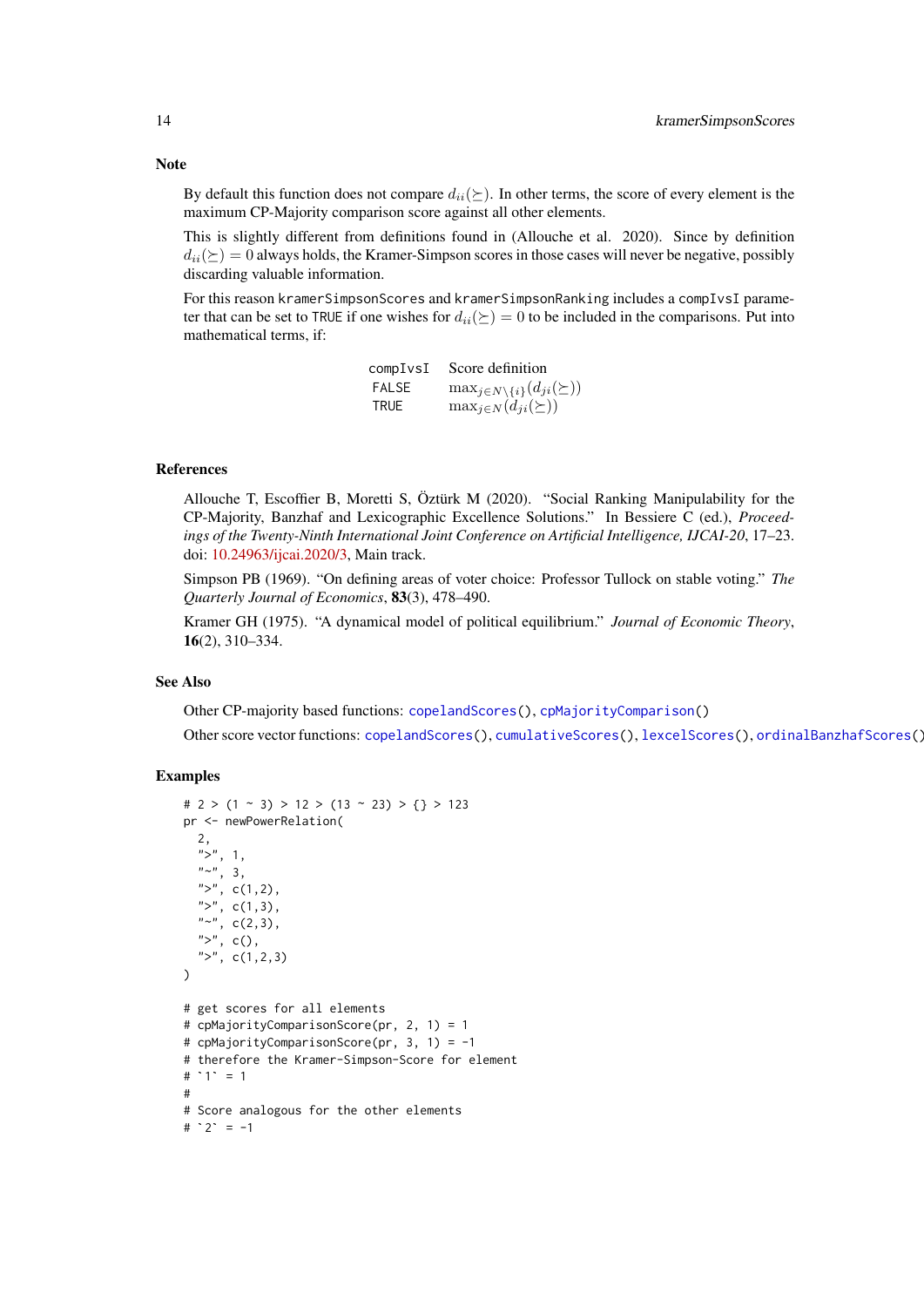#### <span id="page-14-0"></span>lexcelScores 15

```
# `3` = 2
kramerSimpsonScores(pr)<br># get scores for two el<br># `1` = 1
# get scores for two elements
# get sco<br># `1` = 1<br># `3` = 2
kramerSimpsonScores(pr, c(1,3))
# or single element
# result is still a list
kramerSimpsonScores(pr, 2)
# note how the previous result of element 2 is negative.
# If we compare element 2 against itself, its max score will be 0
kramerSimpsonScores(pr, 2, compIvsI = TRUE)
# 2 > 1 > 3
kramerSimpsonRanking(pr)
```
<span id="page-14-1"></span>lexcelScores *Lexicographical Excellence*

#### <span id="page-14-2"></span>Description

Calculate the Lexicographical Excellence (or Lexcel) score.

[lexcelRanking](#page-14-2) returns the corresponding ranking.

[dualLexcelRanking](#page-14-2) uses the same score vectors but instead of rewarding participation, it punishes mediocrity.

# Usage

lexcelScores(powerRelation, elements = NULL)

lexcelRanking(powerRelation)

dualLexcelRanking(powerRelation)

#### Arguments

|          | powerRelation A PowerRelation object created by newPowerRelation()          |
|----------|-----------------------------------------------------------------------------|
| elements | vector of elements of which to calculate their scores. If elements == NULL, |
|          | create vectors for all elements in pr\$elements                             |

# Details

An equivalence class  $\sum_i$  holds all coalitions that are indifferent from one another. In a given power relation created with [newPowerRelation\(\)](#page-16-1), the equivalence classes are saved in \$equivalenceClasses.

E.g. for a power relation defined as  $123 \succ (12 \sim 13 \sim 1 \sim \emptyset) \succ (23 \sim 1 \sim 2)$  we would get the following equivalence classes: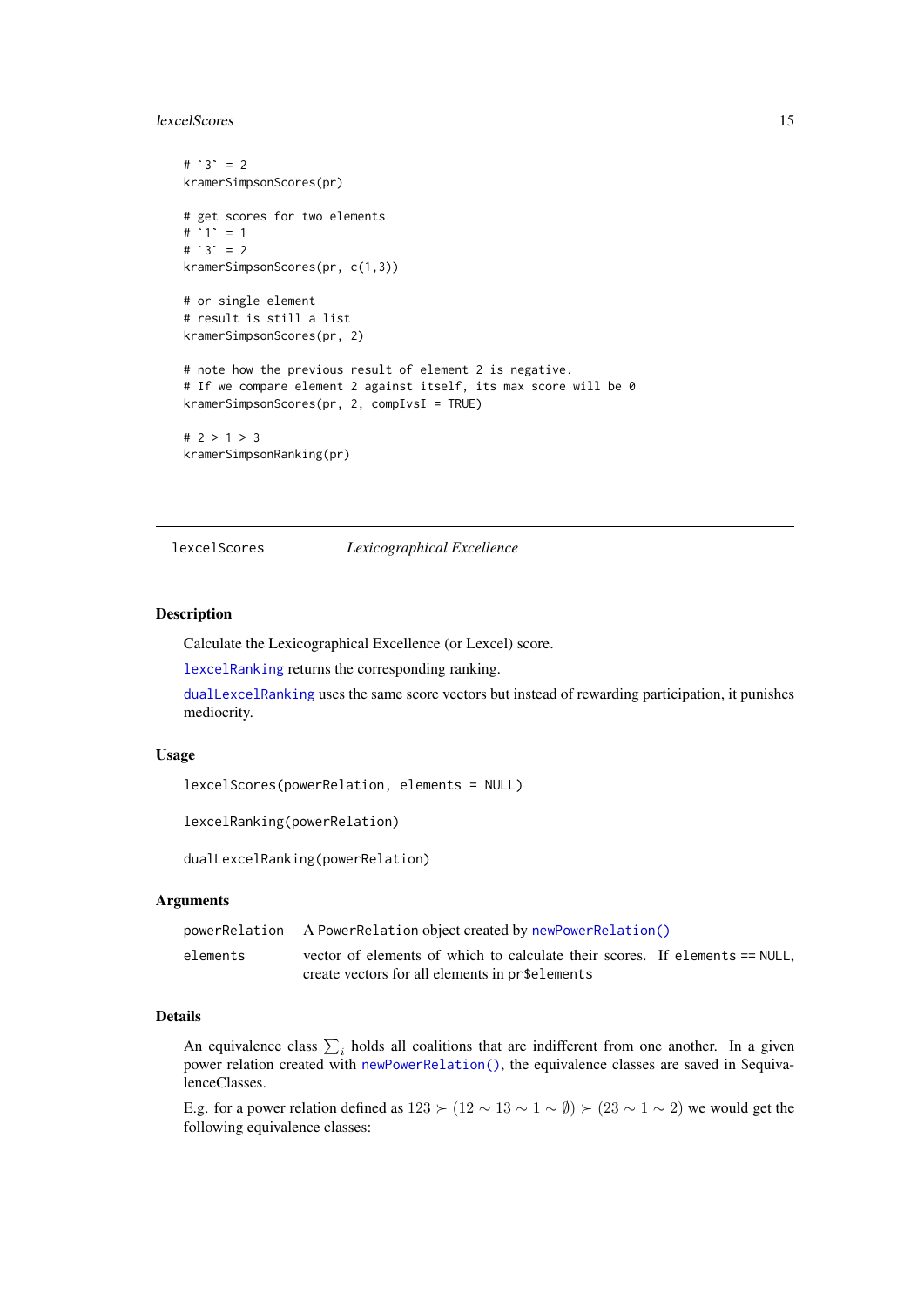<span id="page-15-0"></span>16 lexcelScores and the set of the set of the set of the set of the set of the set of the set of the set of the set of the set of the set of the set of the set of the set of the set of the set of the set of the set of the

$$
\sum_1 = \{123\}, \sum_2 = \{12, 13, 1, \emptyset\}, \sum_3 = \{23, 1, 2\}.
$$

A Lexcel score for an element is a vector where each index counts the number of times it appears in the equivalence class. Here we would get:

 $\text{lexcel}(1) = [1, 3, 1], \text{lexcel}(2) = [1, 1, 2], \text{lexcel}(3) = [1, 1, 1].$ 

#### Value

Score function returns a list of type LexcelScores and length of powerRelation\$elements (unless parameter elements is specified). Each index contains a vector of length powerRelation\$equivalenceClasses, the number of times the given element appears in each equivalence class.

Ranking function returns corresponding [SocialRankingSolution](#page-25-1) object.

#### Lexcel Ranking

The most "excellent contribution" of an element determines its ranking against the other elements. Given two Lexcel score vectors  $Score(i)$  and  $Score(j)$ , the first index x where  $Score(i)_x \neq Score(j)_x$ determines which element should be ranked higher.

From the previous example this would be  $1 > 2 > 3$ , because:

 $Score(1)_2 = 3 > Score(2)_2 = Score(3)_2 = 1, Score(2)_3 = 2 > Score(3)_3 = 1.$ 

#### Dual Lexcel Ranking

The dual lexcel works in reverse order and, instead of rewarding high scores, punishes mediocrity. In that case we get  $3 > 1 > 2$  because:

 $\text{Score}(3)_3 < \text{Score}(2)_3$  and  $\text{Score}(3)_2 < \text{Score}(1)_2$ ,  $\text{Score}(1)_3 < \text{Score}(2)_3$ .

#### References

Bernardi G, Lucchetti R, Moretti S (2019). "Ranking objects from a preference relation over their subsets." *Social Choice and Welfare*, 52(4), 589–606.

Algaba E, Moretti S, Rémila E, Solal P (2021). "Lexicographic solutions for coalitional rankings." *Social Choice and Welfare*, 57(4), 1–33.

Serramia M, López-Sánchez M, Moretti S, Rodríguez-Aguilar JA (2021). "On the dominant set selection problem and its application to value alignment." *Autonomous Agents and Multi-Agent Systems*, 35(2), 1–38.

#### See Also

Other score vector functions: [copelandScores\(](#page-2-1)), [cumulativeScores\(](#page-7-1)), [kramerSimpsonScores\(](#page-12-1)), [ordinalBanzhafScores\(](#page-20-1))

```
# note that the coalition {1} appears twice
# 123 > 12 ~ 13 ~ 1 ~ {} > 23 ~ 1 ~ 2
# E = \{123\} > \{12, 13, 1, \{\}\} > \{23, 1, 2\}pr <- suppressWarnings(newPowerRelation(
 c(1,2,3),
  ">", c(1,2), "~", c(1,3), "~", 1, "~", c(),
  ">''', c(2,3), "'''', 1, "'''', 2
))
```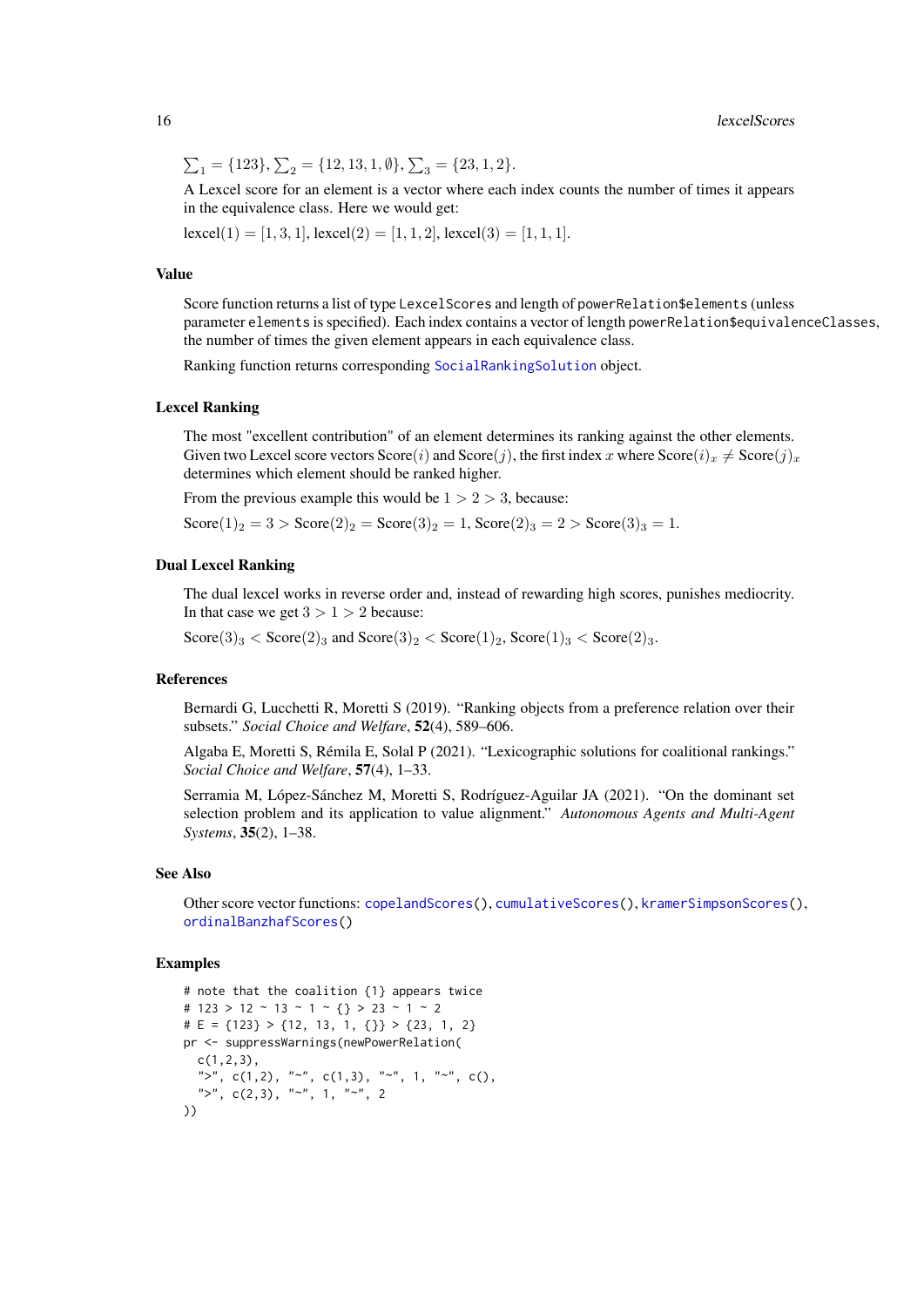#### <span id="page-16-0"></span>newPowerRelation 17

```
# lexcel scores for all elements
# lexcel scores fo<br># lexcel scores fo<br># `1` = c(1, 3, 1)
# lexcel scores fo<br># `1` = c(1, 3, 1)<br># `2` = c(1, 1, 2)
# 2^{\circ} = c(1, 1, 2)<br># 3^{\circ} = c(1, 1, 1)lexcelScores(pr)
# lexcel scores for a subset of all elements
lexcelScores(pr, c(1, 3))
lexcelScores(pr, 2)
# 1 > 2 > 3lexcelRanking(pr)
# 3 > 1 > 2
dualLexcelRanking(pr)
```
<span id="page-16-1"></span>newPowerRelation *New Power Relation*

# Description

Create a PowerRelation object based on coalition parameters separated by ">" or "~".

# Usage

```
newPowerRelation(
  ...,
  rankingCoalitions = list(),
  rankingComparators = c(),
  equivalenceClasses = list()
\lambda
```
# Arguments

| Coalition vector, comparison character (">" or "~"), coalition vector, compari-<br>.<br>son character, coalition vector,                                 |
|----------------------------------------------------------------------------------------------------------------------------------------------------------|
| rankingCoalitions                                                                                                                                        |
| List of ordered coalition vectors. If empty, it is ignored. Corresponds to \$rank-<br>ing Coalitions list from a Power Relation object.                  |
| rankingComparators                                                                                                                                       |
| Vector of ">" or " $\sim$ " characters. If rankingCoalitions list is empty, it is ig-<br>nored. If vector is empty, it uses the ">" relation by default. |
| equivalenceClasses                                                                                                                                       |
| Nested list of coalition vectors that are indifferent to another. If empty, it is<br>ignored.                                                            |

# Details

A power relation describes the ordinal information between coalitions. [createPowerset\(\)](#page-6-1) offers a convenient way of creating a powerset over a set of elements that can be used to call the newPowerRelation() function. Each coalition in that case is put on a separate line (see example).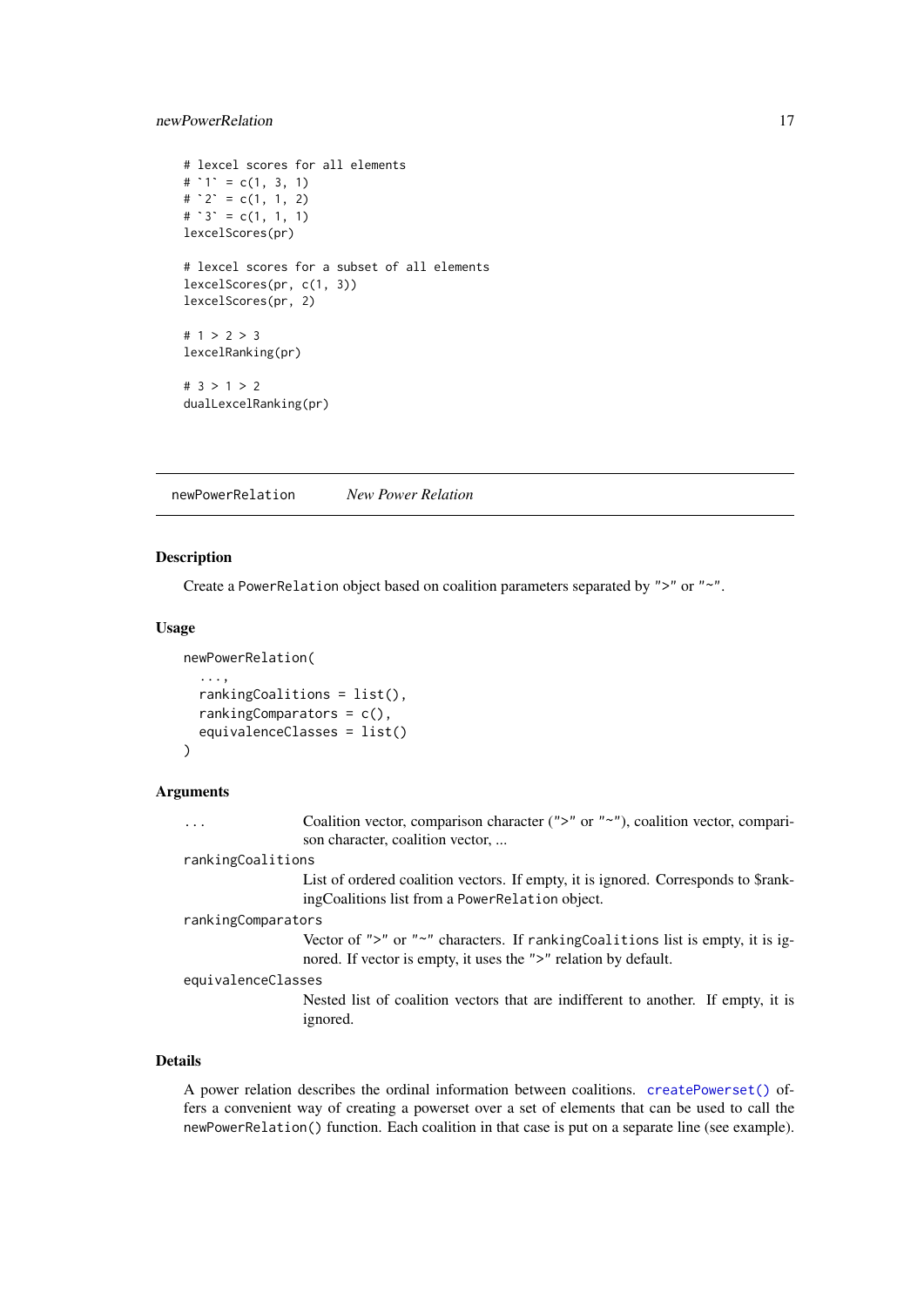In RStudio this allows us to easily rearrange the coalitions using the Alt+Up or Alt+Down shortcut (Option+Up or Option+Down on MacOS).

A coalition is a [vector](#page-0-0) or a [sets::set\(\)](#page-0-0). Every vector is turned into a sets::set().

# Value

PowerRelation object containing vector of elements or players \$elements, an ordered list of coalitions \$rankingCoalitions and an ordered vector of comparators \$rankingComparators as well as an ordered list of equivalence classes \$equivalenceClasses for convenience

#### Mathematical background

Let  $N = \{1, ..., n\}$  be a finite set of *elements* (sometimes also called players).  $2^N$  describes the powerset of N, or the set of all subsets, also *coalitions*.

Let  $P \subseteq 2^N$  be a collection of coalitions. A *power relation* on P is a total preorder  $\succeq \subseteq P \times P$ .

With that,  $\mathcal{T}(\mathcal{P})$  denotes the family of all power relations on every collection  $\mathcal{P} \subseteq 2^N$ . Given a *power relation*  $\succeq \in \mathcal{T}(\mathcal{P})$ ,  $\sim$  denotes its symmetric part whereas  $\succ$  its asymmetric part. For example, let  $S, T \in \mathcal{P}$ . Then:

$$
S\sim T
$$
 if  $S\succeq T$  and  $T\succeq S$ 

$$
S \succ T \text{ if } S \succeq T \text{ and not } T \succeq S
$$

# References

Moretti S, Öztürk M (2017). "Some axiomatic and algorithmic perspectives on the social ranking problem." In *International Conference on Algorithmic Decision Theory*, 166–181. Springer.

Bernardi G, Lucchetti R, Moretti S (2019). "Ranking objects from a preference relation over their subsets." *Social Choice and Welfare*, 52(4), 589–606.

# See Also

Other newPowerRelation functions: [newPowerRelationFromString\(](#page-18-1))

```
if(interactive())
  createPowerset(1:3, copyToClipboard = TRUE)
# pasted clipboard and rearranged lines using
# Alt + Up, and
# Alt + Down shortcut in RStudio
pr <- newPowerRelation(
  c(1,2),
  ">", c(1,2,3),
  ">", c(1,3),
  "~", c(2),
  ">", c(1),
  "~", c(2,3),
  "~", c(3),
\lambda
```
<span id="page-17-0"></span>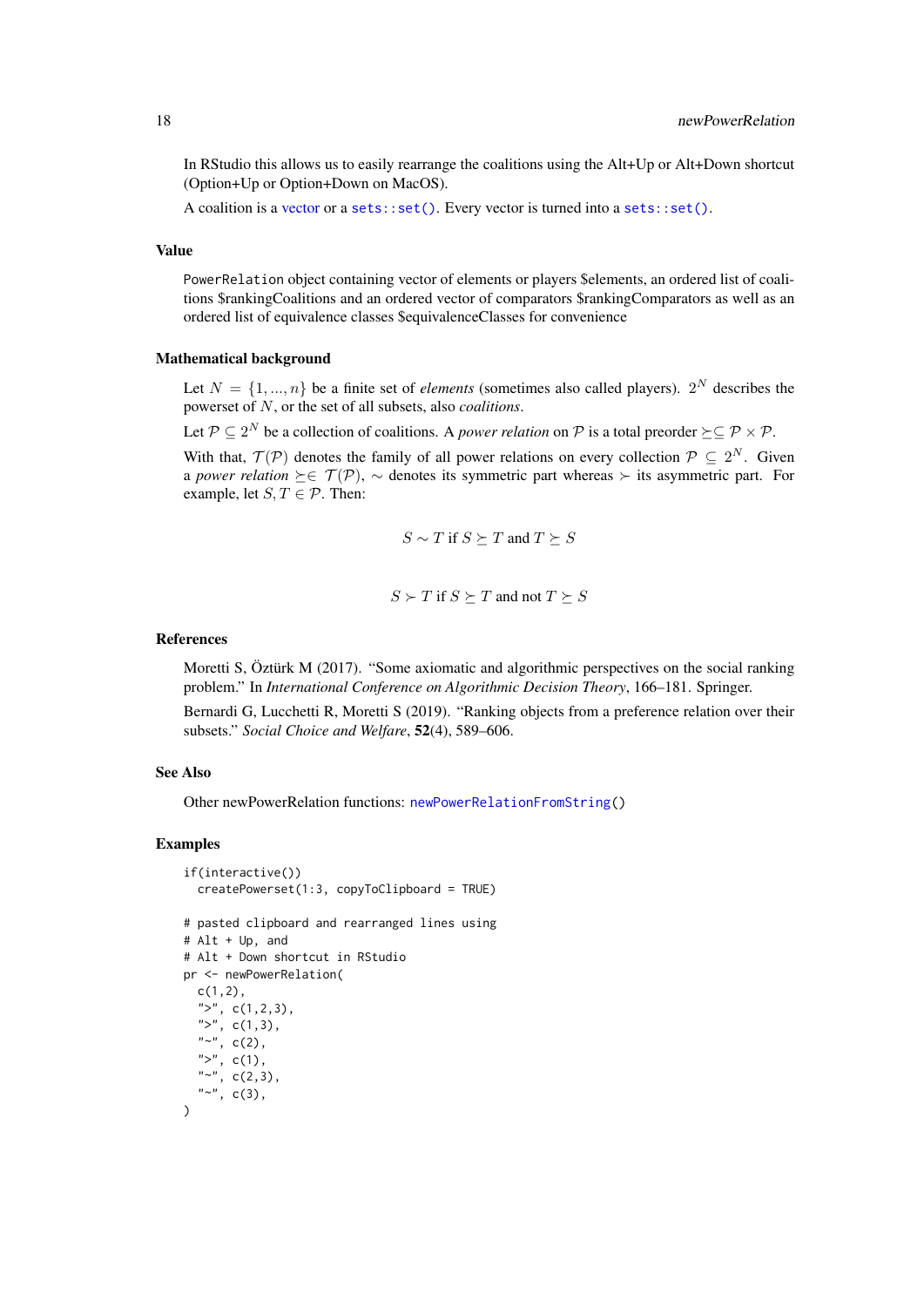```
newPowerRelationFromString 19
```

```
# Elements: 1 2 3
# 12 > 123 > (13 \sim 2) > (1 \sim 23 \sim 3)print(pr)
# {1, 2, 3}
pr$elements
# {1, 2}, {1, 2, 3}, {1, 3}, {2}, {1}, {2, 3}, {3}
pr$rankingCoalitions
# ">''''' "'''' "'''' "'''' "''''pr$rankingComparators
# {{1, 2}}, {{1, 2, 3}}, {{1, 3}, {2}}, {{1}, {2, 3}, {3}}
pr$equivalenceClasses
# not all coalitions of a powerset have to be present
newPowerRelation(c(1,2), ">", c(1))
# cycles produce a warning (but no errors)
newPowerRelation(c(1,2), ">", c(1), ">", c(1,2))
# use createPowerset directly
# 123 > 12 > 13 > 23 > 1 > 2 > 3 > {}
newPowerRelation(rankingCoalitions = createPowerset(1:3))
# 123 > (12 ~ 13) > (23 ~ 1) > (2 ~ 3) > {}
newPowerRelation(rankingCoalitions = createPowerset(1:3), rankingComparators = c(">", "~"))
# using equivalenceClasses parameter
# (12 \sim 13 \sim 123) > (1 \sim 3 \sim \{3\}) > (2 \sim 23)pr <- newPowerRelation(equivalenceClasses = list(
 list(c(1,2), c(1,3), c(1,2,3)),list(1, 3, c()),
 list(2, c(2,3))
))
# and manipulating the order of the equivalence classes
# (1 \sim 3 \sim \{\}) > (2 \sim 23) > (12 \sim 13 \sim 123)newPowerRelation(equivalenceClasses = pr$equivalenceClasses[c(2,3,1)])
# It's discouraged to directly change the ordering of a power relation inside a
# PowerRelation object. Instead extract rankingCoalitions, rearrange the list
# and pass it to newPowerRelation
newOrdering <- rev(pr$rankingCoalitions)
# 3 > 23 > (1 \sim 2) > (13 \sim 123 \sim 12)newPowerRelation(rankingCoalitions = newOrdering, rankingComparators = pr$rankingComparators)
# 3 > 23 > 1 > 2 > 13 > 123 > 12
newPowerRelation(rankingCoalitions = newOrdering)
```
<span id="page-18-1"></span>newPowerRelationFromString

*Create* PowerRelation *object from string*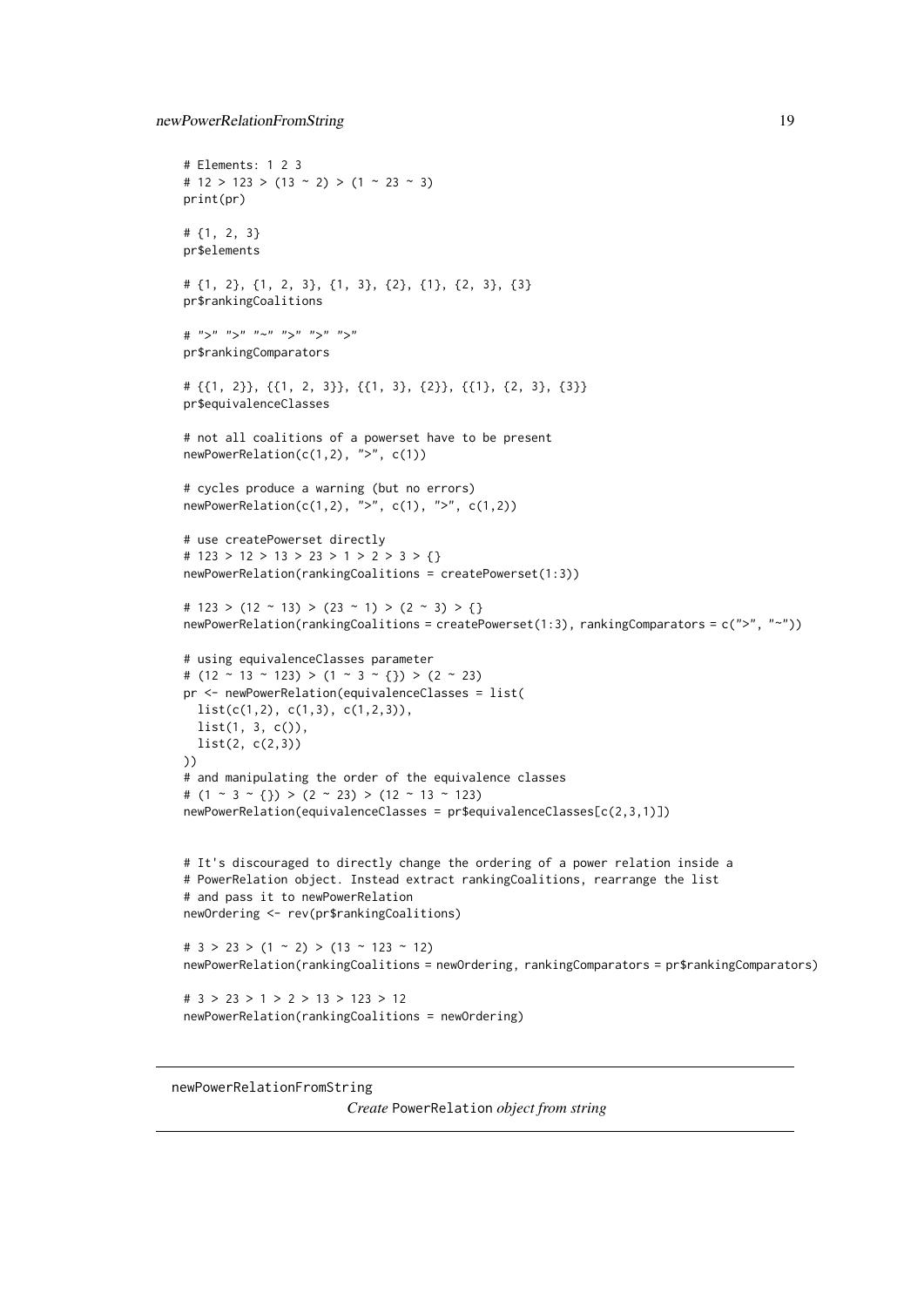#### Description

Given a pure string representation of a power relation, create a PowerRelation object.

#### Usage

```
newPowerRelationFromString(
  string,
  elementNames = "[0-9a-zA-Z]",
  asWhat = identity
\lambda
```
#### Arguments

| string       | String representation of a power relation. Special characters such as $\succ$ and $\sim$<br>are replaced with their ASCII equivalents $>$ and $\sim$ respectively.                 |
|--------------|------------------------------------------------------------------------------------------------------------------------------------------------------------------------------------|
| elementNames | Regular expression to match single characters in string input that should be in-<br>terpreted as a name of an element. If character does not match, it is simply<br>ignored.       |
| asWhat       | Elements are interpreted as string characters by default. base: : as . numeric or<br>$base:$ as integer can be passed to convert those string characters into nu-<br>meric values. |

# Details

Elements in this power relation are assumed to be one character long. E.g., the coalitions "{1,2,3}" and 123 are equivalent, given that the elementNames parameter tells the function to only interpret the characters 1, 2 and 3 as valid element names.

# Value

PowerRelation object containing vector of elements or players \$elements, an ordered list of coalitions \$rankingCoalitions and an ordered vector of comparators \$rankingComparators as well as an ordered list of equivalence classes \$equivalenceClasses for convenience

# See Also

Other newPowerRelation functions: [newPowerRelation\(](#page-16-1))

```
# Elements: 1 2 3
# 123 > 12 > 23 > 1 > (13 ~ 2)
newPowerRelationFromString("123 > 12 > 23 > 1 > 13 \sim 2", asWhat = as.numeric)
# commas, braces and spaces are ignored by default
# notice that since an empty set is not a valid name of an element,
# it is simply ignored. Since there are no valid elements at the
# end, it is interpreted as an empty set.
newPowerRelationFromString("{1,2,3} > {1,3} > {1,2 } ~ \u2205", asWhat = as.numeric)
# use unvoncentional names
pr \le - newPowerRelationFromString(".,; > .; ~, ,, > . ~, ,, , elementNames = "[.,;]")
stopifnot(pr$elements == sort(c(".", ",", ";")))
```
<span id="page-19-0"></span>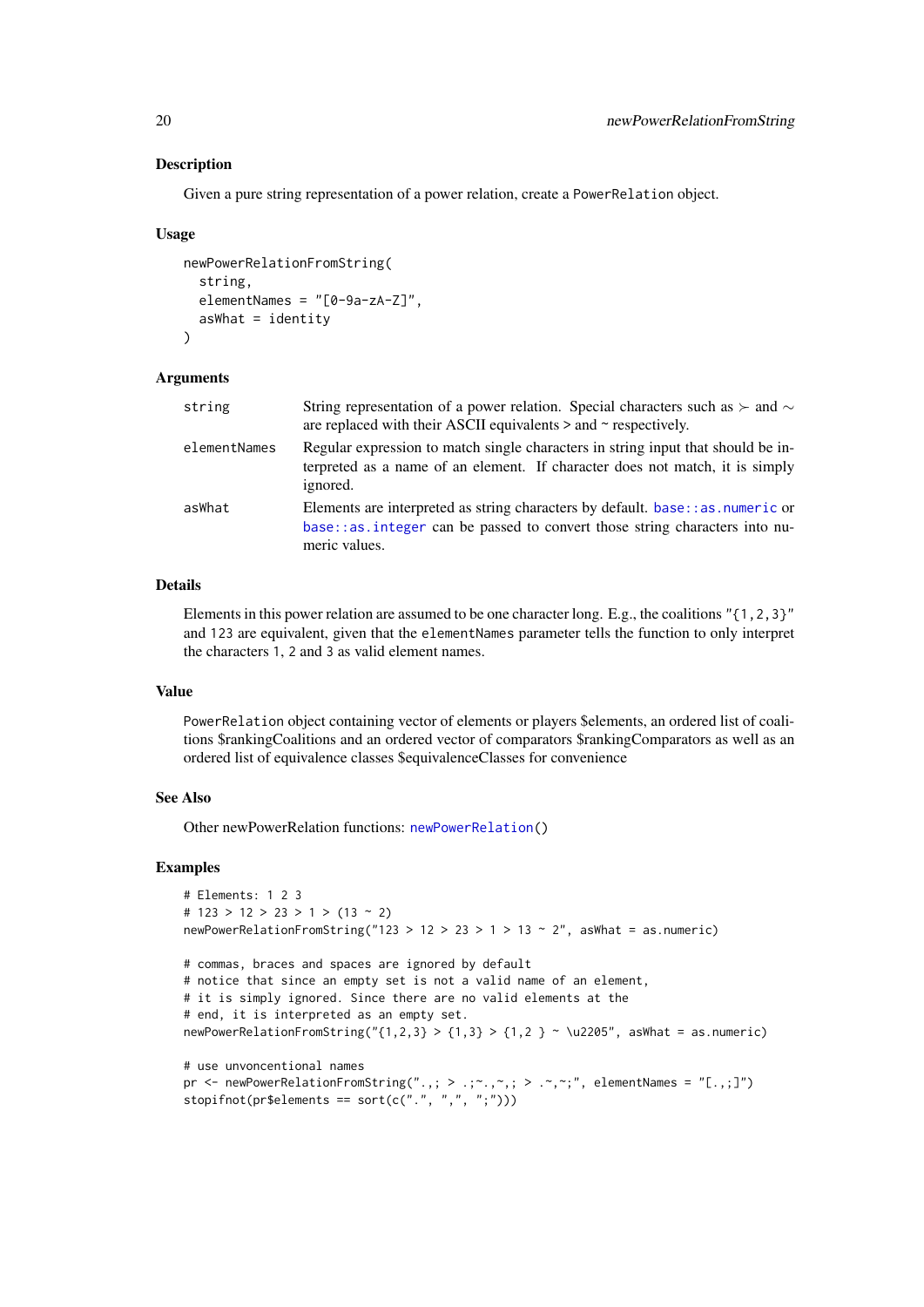#### <span id="page-20-2"></span><span id="page-20-1"></span><span id="page-20-0"></span>Description

Calculate the Ordinal Banzhaf scores, the number of positive and negative marginal contributions.

[ordinalBanzhafRanking\(\)](#page-20-2) returns the corresponding ranking.

# Usage

ordinalBanzhafScores(powerRelation)

ordinalBanzhafRanking(powerRelation)

#### Arguments

powerRelation A PowerRelation object created by [newPowerRelation\(\)](#page-16-1)

#### Details

Inspired by the Banzhaf index (Banzhaf III 1964), the Ordinal Banzhaf determines the score of element i by adding the amount of coalitions  $S \subseteq N \setminus \{i\}$  its contribution impacts positively  $(S \cup \{i\} \succ S)$  and subtracting the amount of coalitions where its contribution had a negative impact  $(S \succ S \cup \{i\})$ (Khani et al. 2019).

# Value

Score function returns list of class type OrdinalBanzhafScores and length of powerRelation\$elements. Each index contains a vector of two numbers, the number of positive and the number of negative marginal contributions. Those two numbers summed together gives us the actual ordinal Banzhaf score.

Ranking function returns corresponding [SocialRankingSolution](#page-25-1) object.

#### References

Khani H, Moretti S, Öztürk M (2019). "An ordinal banzhaf index for social ranking." In *28th International Joint Conference on Artificial Intelligence (IJCAI 2019)*, 378–384.

Banzhaf III JF (1964). "Weighted voting doesn't work: A mathematical analysis." *Rutgers L. Rev.*, 19, 317.

#### See Also

Other score vector functions: [copelandScores\(](#page-2-1)), [cumulativeScores\(](#page-7-1)), [kramerSimpsonScores\(](#page-12-1)), [lexcelScores\(](#page-14-1))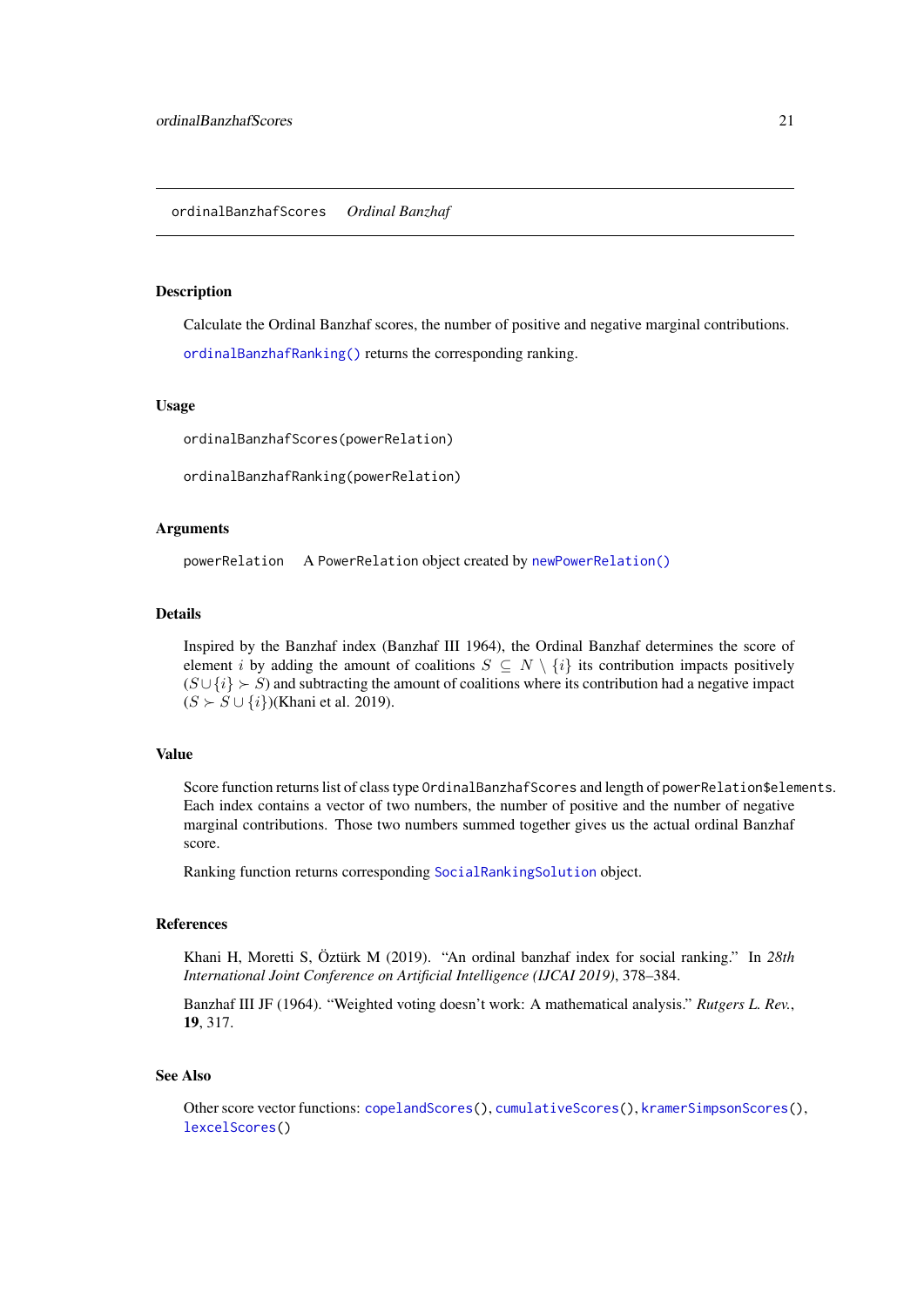# Examples

```
# 12 > (2 \sim {\{\})} > 1pr <- newPowerRelation(c(1,2), ">", 2, "~", c(), ">", 1)
# Player 1 contributes positively to {2}
# Player 1 contributes negatively to {empty set}
# Therefore player 1 has a score of 1 - 1 = 0#
# Player 2 contributes positively to {1}
# Player 2 does NOT have an impact on {empty set}
# Therefore player 2 has a score of 1 - \theta = \theta# Player 2 contr<br># Player 2 does<br># Therefore play<br># `1` = c(1, -1)
# Player 2 does<br># Therefore pla<br># `1` = c(1, -1<br># `2` = c(1, 0)
ordinalBanzhafScores(pr)
# 1 > 2
ordinalBanzhafRanking(pr)
```
<span id="page-21-1"></span>PowerRelation *PowerRelation object*

#### Description

Use [newPowerRelation\(\)](#page-16-1) or [newPowerRelationFromString\(\)](#page-18-1) to create a PowerRelation object.

#### Usage

```
PowerRelation(x, ...)
is.PowerRelation(x, ...)
## S3 method for class 'PowerRelation'
```

```
print(x, \ldots)
```
# Arguments

| X        | An object                                 |
|----------|-------------------------------------------|
| $\cdots$ | Arguments passed to or from other methods |

# Value

No return value.

<span id="page-21-0"></span>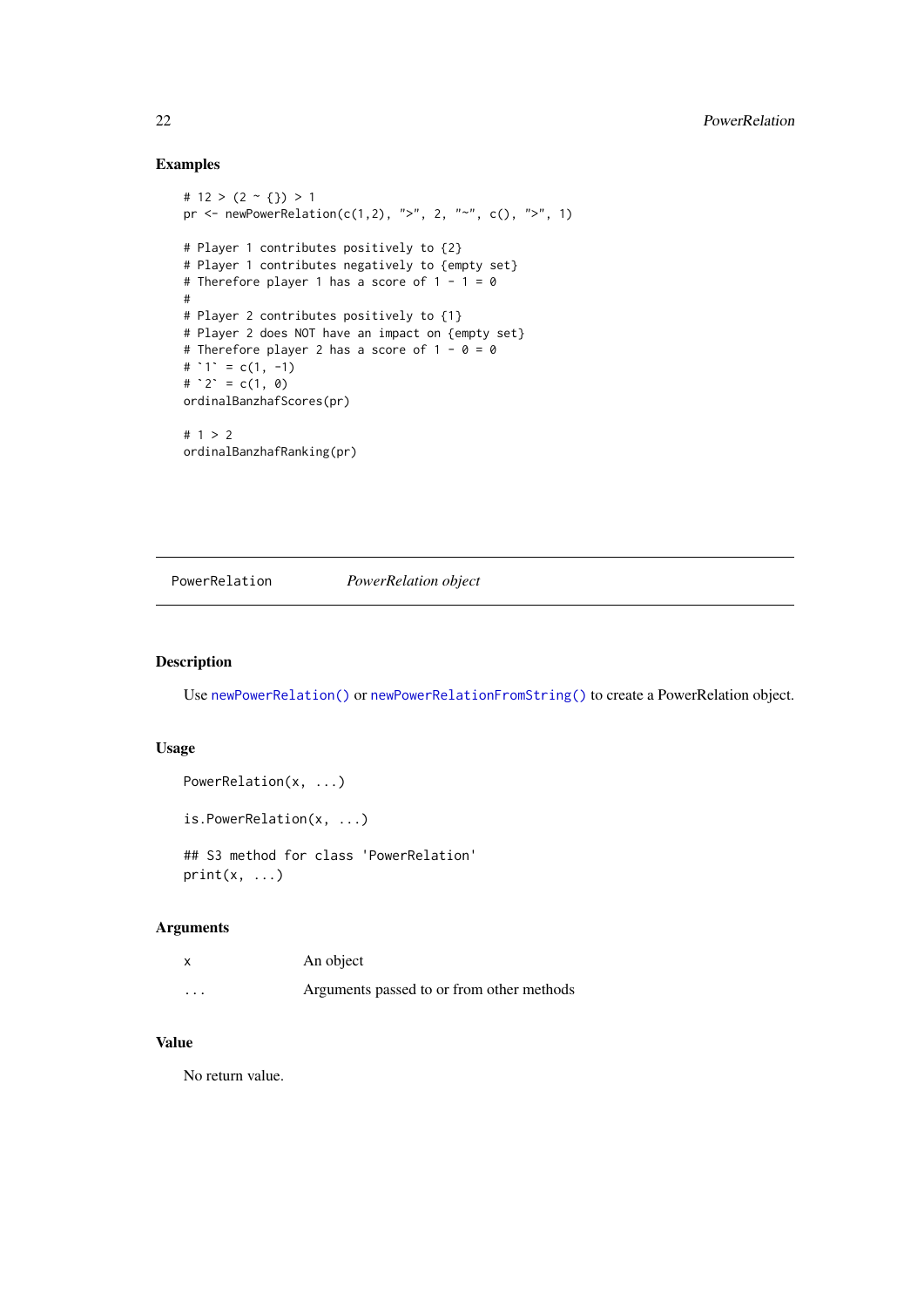<span id="page-22-0"></span>PowerRelation.default *PowerRelation object*

# Description

Use [newPowerRelation\(\)](#page-16-1) or [newPowerRelationFromString\(\)](#page-18-1) to create a PowerRelation object.

# Usage

```
## Default S3 method:
PowerRelation(x, ...)
```
# Arguments

|         | An object                                 |
|---------|-------------------------------------------|
| $\cdot$ | Arguments passed to or from other methods |

# Value

No return value.

<span id="page-22-1"></span>powerRelationMatrix *Create relation matrix*

# Description

For a given PowerRelation object create a [relations::relation\(\)](#page-0-0) object.

# Usage

```
powerRelationMatrix(
  powerRelation,
  domainNames = c("pretty", "numericPrec", "numeric")
)
## S3 method for class 'PowerRelation'
as.relation(x, ...)
```
# Arguments

| powerRelation | A PowerRelation object created by newPowerRelation()                                                                                                                                                       |
|---------------|------------------------------------------------------------------------------------------------------------------------------------------------------------------------------------------------------------|
| domainNames   | How should the row and column names be formatted?                                                                                                                                                          |
|               | • pretty: Coalitions such as $c(1,2)$ are formatted as 12. To ensure that it's<br>correctly sorted alphabetically, every name is preceded by a certain amount<br>of the invisible Unicode character \u200b |
|               | • numericPrec: Coalitions such as $c(1,2)$ are formatted as $1\{12\}$ , the number<br>in front of the curly brace marking its sorted spot. While less pretty, it won't<br>use Unicode characters.          |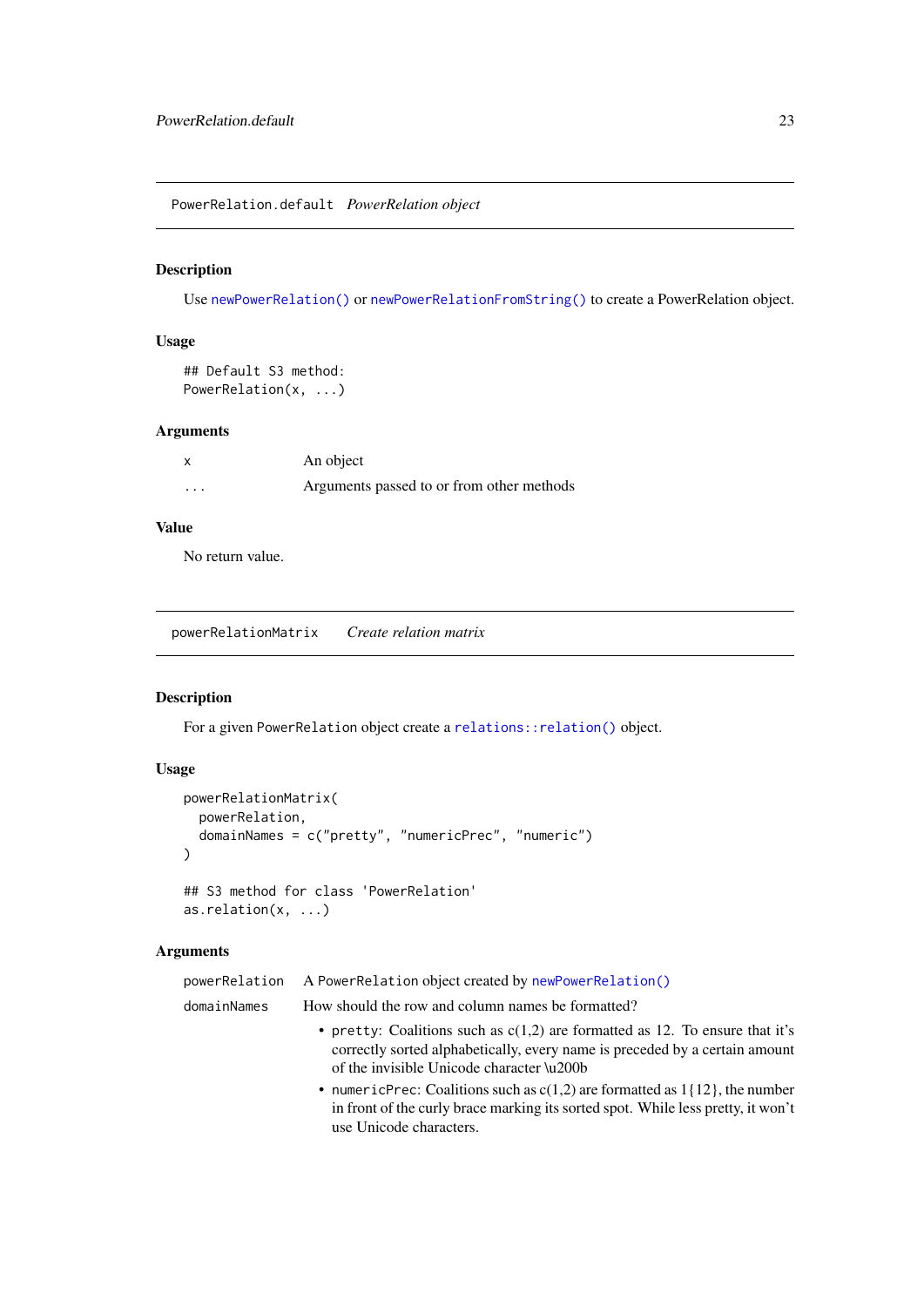<span id="page-23-0"></span>

| object.<br>A PowerRelation object<br>x<br>Further parameters (ignored)<br>. | • numeric: Drop coalition names, only count from 1 upwards. Each number<br>corresponds to the index in powerRelation\$rankingCoalitions<br>• function(x): A custom function that is passed a number from 1 through |
|-----------------------------------------------------------------------------|--------------------------------------------------------------------------------------------------------------------------------------------------------------------------------------------------------------------|
|                                                                             | length(powerRelation\$rankingCoalitions). Must return a character                                                                                                                                                  |
|                                                                             |                                                                                                                                                                                                                    |
|                                                                             |                                                                                                                                                                                                                    |

# Details

Turn a PowerRelation object into a [relations::relation\(\)](#page-0-0) object. The incidence matrix can be viewed with [relations::relation\\_incidence\(\)](#page-0-0).

The columns and rows of a PowerRelation object are ordered by powerRelation\$rankingCoalitions. The relations package automatically sorts the columns and rows by their domain names, which is the reason the parameter domainNames is included. This way we ensure that the columns and rows are sorted by the order of the power relation.

### Value

[relations::relation\(\)](#page-0-0) object to the corresponding power relation.

## **Cycles**

A PowerRelation object is defined as being transitive. If a power relation includes a cycle, meaning that the same coalition appears twice in the ranking, all coalitions within that cycle will be considered to be indifferent from one another.

For example, given the power relation  $1 \succ 2 \succ 3 \succ 1 \succ 12$ , the relation is somewhat equivalent to  $1 \sim 2 \sim 3 \succ 12$ . There is no way to check for cycles in the incidence matrix only.

Call [transitiveClosure\(\)](#page-28-1) to remove cycles in a PowerRelation object.

# See Also

[relations::as.relation\(\)](#page-0-0)

#### Examples

```
pr <- newPowerRelation(c(1,2), ">", 1, ">", 2)
relation <- powerRelationMatrix(pr)
# do relation stuff
# Incidence matrix
# 111
# 011
# 001
relations::relation_incidence(relation)
# all TRUE
stopifnot(all(
  relations::relation_is_acyclic(relation),
  relations::relation_is_antisymmetric(relation),
  relations::relation_is_linear_order(relation),
  relations::relation_is_complete(relation),
```
relations::relation\_is\_reflexive(relation),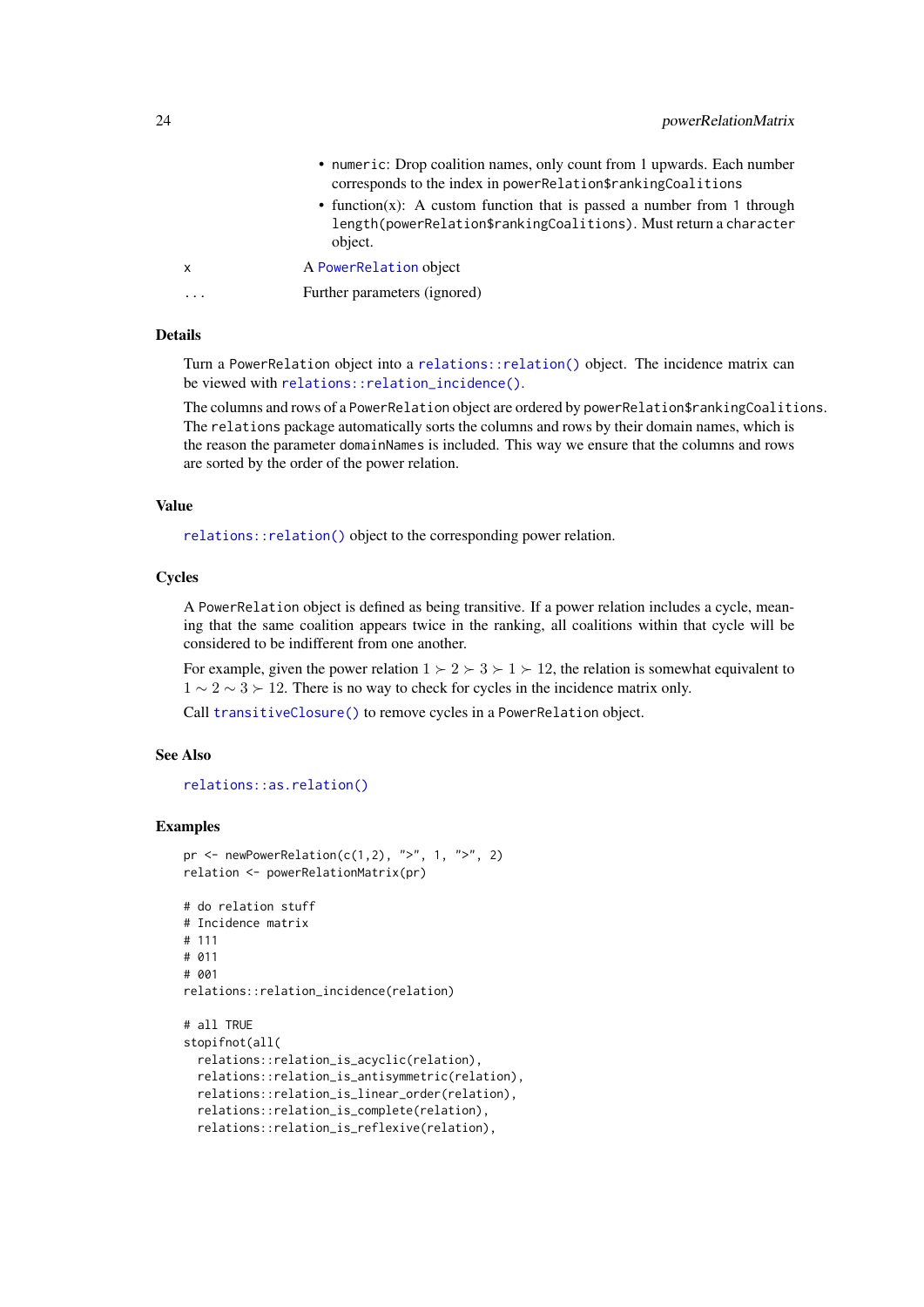```
relations::relation_is_transitive(relation)
))
# a power relation where coalitions {1} and {2} are indifferent
pr <- newPowerRelation(c(1,2), ">", 1, "~", 2)
relation <- powerRelationMatrix(pr)
# Incidence matrix
# 111
# 011
# 011
relations::relation_incidence(relation)
# FALSE
stopifnot(!any(
 relations::relation_is_acyclic(relation),
 relations::relation_is_antisymmetric(relation),
 relations::relation_is_linear_order(relation)
))
# TRUE
stopifnot(all(
 relations::relation_is_complete(relation),
 relations::relation_is_reflexive(relation),
 relations::relation_is_transitive(relation)
))
# a pr with cycles
pr <- newPowerRelation(c(1,2), ">", 1, ">", 2, ">", 1)
relation <- powerRelationMatrix(pr)
# Incidence matrix
# 1111
# 0111
# 0111
# 0111
relations::relation_incidence(relation)
# custom naming convention
relation <- powerRelationMatrix(
 pr,
 function(x) paste0(letters[x], ":", paste(pr$rankingCoalitions[[x]], collapse = "|"))
\lambda# Incidences:
# a:1|2 b:1 c:2 d:1
# a:1|2 1 1 1 1
# b:1 0 1 1 1
\# c:2 0 1 1 1
# d:1 0 1 1 1
relations::relation_incidence(relation)
```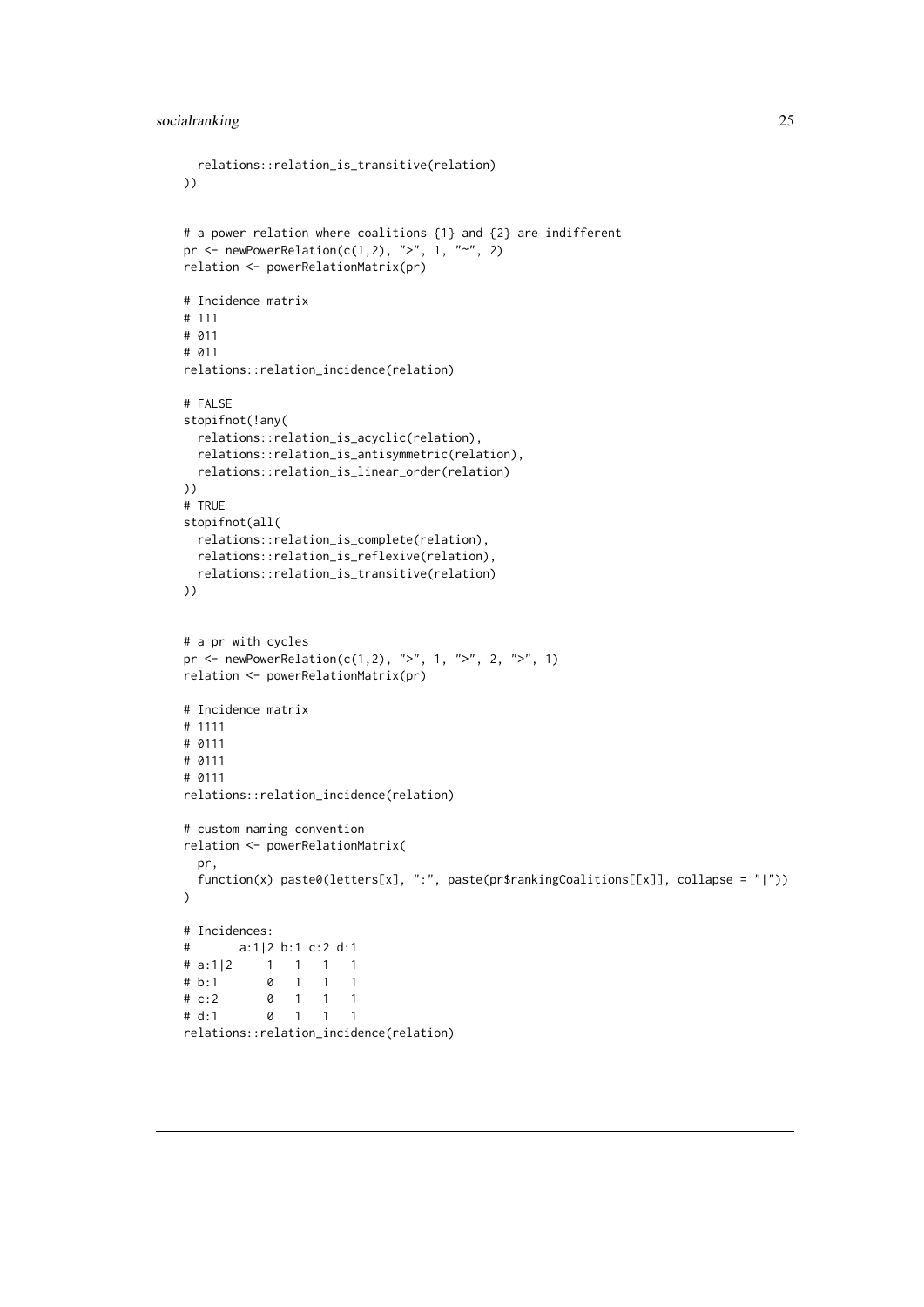<span id="page-25-0"></span>socialranking *socialranking: A package for constructing ordinal power relations and evaluating social ranking solutions*

# Description

The package socialranking offers functions to represent ordinal information of coalitions and calculate the power relation between elements or players.

# Details

[newPowerRelation\(\)](#page-16-1) creates a PowerRelation object. [createPowerset\(\)](#page-6-1) is a convenient function to generate a [newPowerRelation\(\)](#page-16-1) function call for all possible coalitions.

The functions used to analyze power relations can be grouped into comparison functions, score functions and ranking solutions. Ranking solutions produce a SocialRankingSolution object.

| <b>Score Functions</b> | <b>Ranking Solutions</b> |
|------------------------|--------------------------|
|                        |                          |
| cumulativeScores()     |                          |
| copelandScores()       | copelandRanking()        |
| kramerSimpsonScores()  | kramerSimpsonRanking()   |
| lexcelScores()         | lexcelRanking()          |
|                        | dualLexcelRanking()      |
| ordinalBanzhafScores() | ordinalBanzhafRanking()  |
|                        |                          |

^1 [cpMajorityComparisonScore\(\)](#page-4-2) is a faster alternative to [cpMajorityComparison\(\)](#page-4-1), but it produces less data.

[powerRelationMatrix\(\)](#page-22-1) uses [relations::relation\(\)](#page-0-0) to create an incidence matrix between all competing coalitions. The incidence matrix can be displayed with [relations::relation\\_incidence\(\)](#page-0-0). Use browseVignettes("socialranking") for more information.

<span id="page-25-1"></span>SocialRankingSolution SocialRankingSolution *object*

### Description

Use [doRanking\(\)](#page-10-1) to create a SocialRankingSolution object.

#### Usage

```
SocialRankingSolution(x, ...)
```
### Arguments

|          | An object                                 |
|----------|-------------------------------------------|
| $\cdots$ | Arguments passed to or from other methods |

# Value

No return value.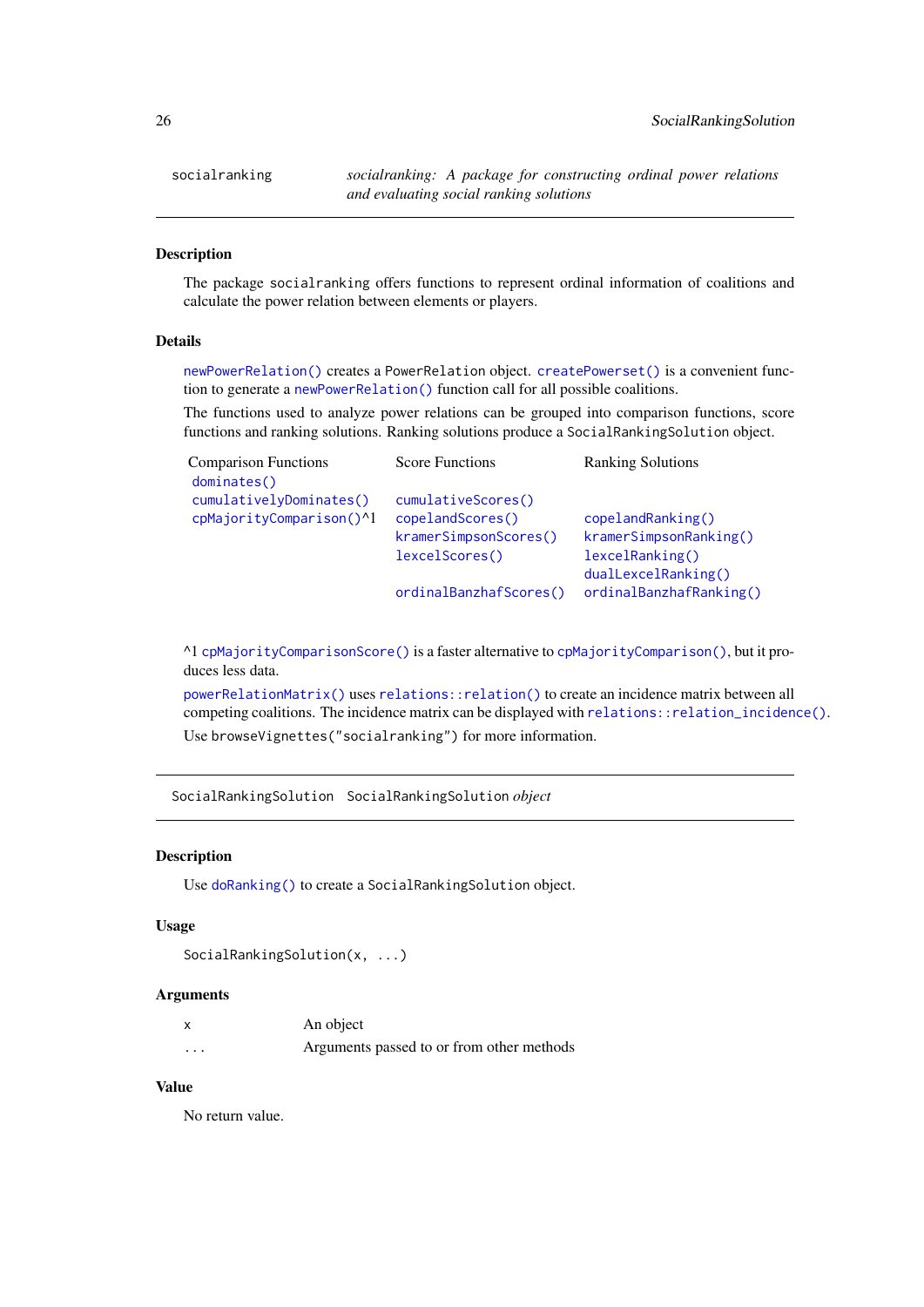<span id="page-26-0"></span>SocialRankingSolution.default

SocialRankingSolution *object*

# Description

Use [doRanking\(\)](#page-10-1) to create a SocialRankingSolution object.

# Usage

```
## Default S3 method:
SocialRankingSolution(x, ...)
```
# Arguments

|         | An object                                 |
|---------|-------------------------------------------|
| $\cdot$ | Arguments passed to or from other methods |

### Value

No return value.

| testRelation | Test relation between two elements |
|--------------|------------------------------------|
|--------------|------------------------------------|

# Description

On a given PowerRelation object pr, check if e1 relates to e2 based on the given social ranking solution.

# Usage

```
testRelation(powerRelation, e1)
```
powerRelation %:% e1

pr\_e1 %>=dom% e2

pr\_e1 %>dom% e2

- pr\_e1 %>=cumuldom% e2
- pr\_e1 %>cumuldom% e2
- pr\_e1 %>=cp% e2
- pr\_e1 %>cp% e2
- pr\_e1 %>=banz% e2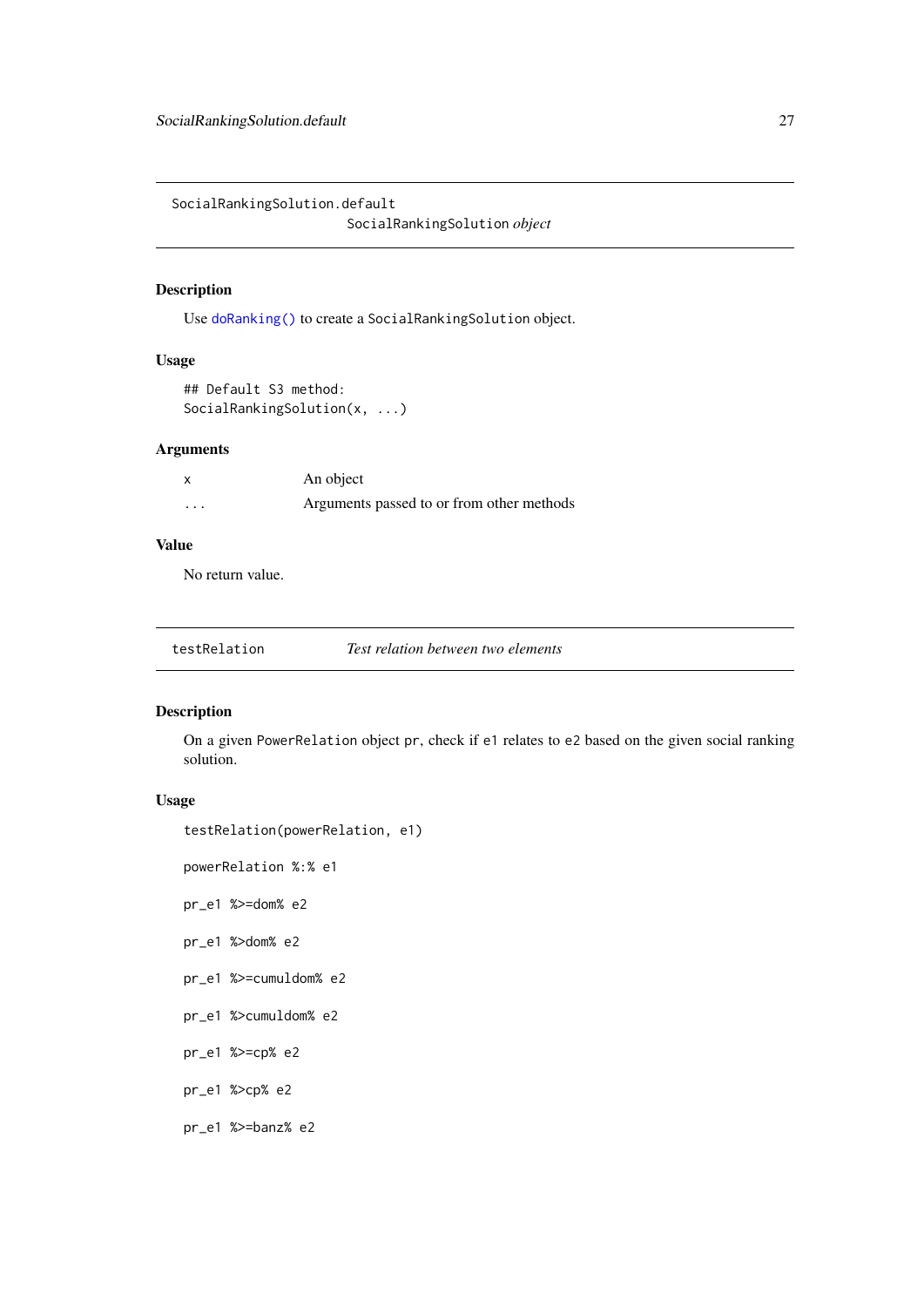pr\_e1 %>banz% e2 pr\_e1 %>=cop% e2 pr\_e1 %>cop% e2 pr\_e1 %>=ks% e2 pr\_e1 %>ks% e2 pr\_e1 %>=lex% e2 pr\_e1 %>lex% e2 pr\_e1 %>=duallex% e2 pr\_e1 %>duallex% e2

# Arguments

| powerRelation | A PowerRelation object created by newPowerRelation()              |
|---------------|-------------------------------------------------------------------|
| e1. e2        | Elements in powerRelation\$elements                               |
| pr_e1         | PowerRelation and e1 element, packed into a list using pr %: % e1 |

#### Details

The function testRelation is somewhat only used to make the offered comparison operators in the package better discoverable.

testRelation(pr,e1) is equivalent to pr %:% e1 and list(pr,e1). It should be used together with one of the comparison operators listed in the usage section.

# Value

testRelation() and %:% returns list(powerRelation,e1).

Followed by a %>=comparison% or %>comparison% it returns TRUE or FALSE, depending on the relation between e1 and e2.

# See Also

Comparison function: [dominates\(\)](#page-9-1), [cumulativelyDominates\(\)](#page-7-2), [cpMajorityComparison\(\)](#page-4-1). Score Functions: [ordinalBanzhafScores\(\)](#page-20-1), [copelandScores\(\)](#page-2-1), [kramerSimpsonScores\(\)](#page-12-1), [lexcelScores\(\)](#page-14-1).

```
pr <- newPowerRelationFromString(
  "123 > 12 \sim 13 > 3 > 1 \sim 2", asWhat = as.numeric
)
# Dominance
stopifnot(pr %:% 1 %>=dom% 2)
# Strict dominance
```
<span id="page-27-0"></span>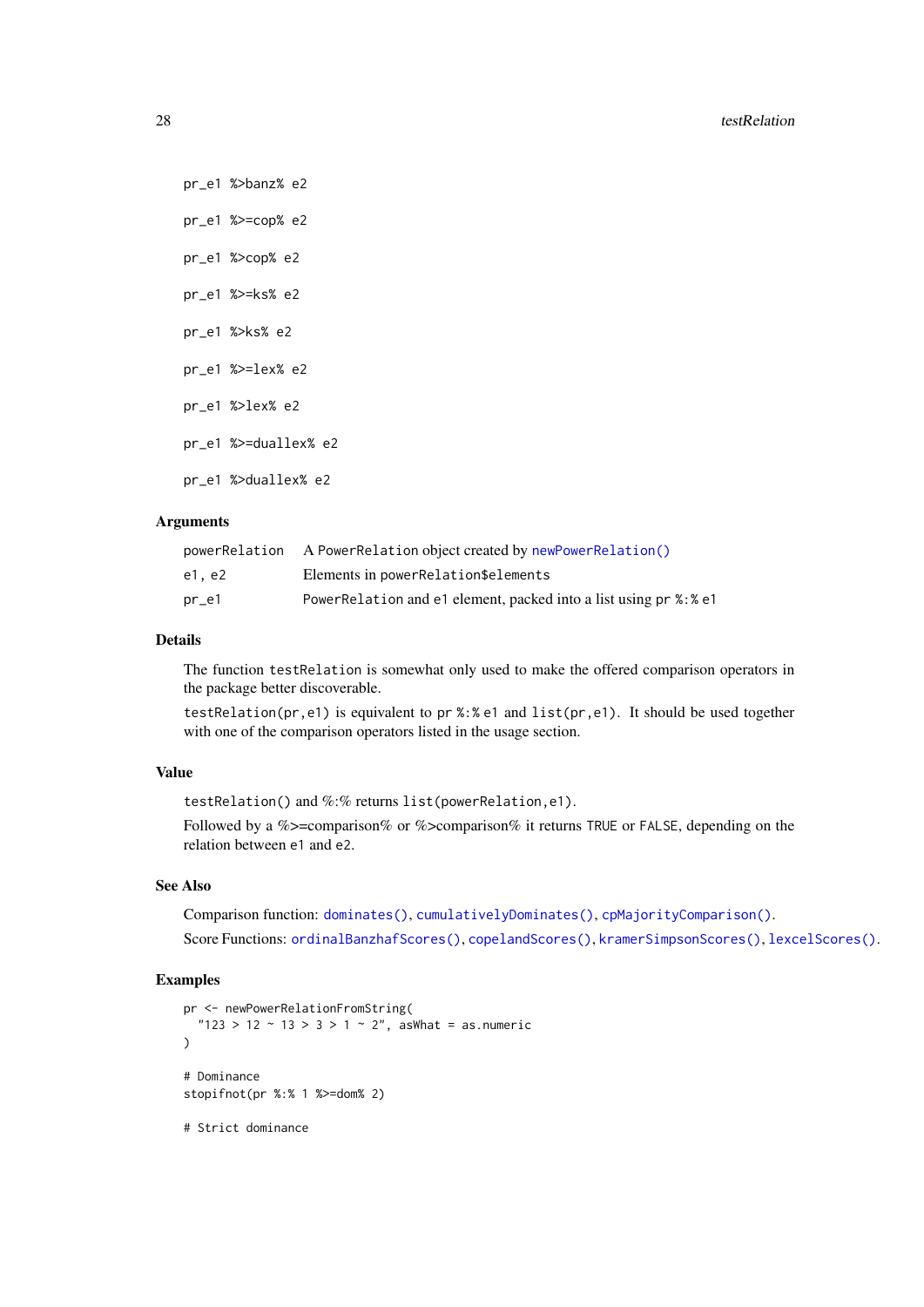#### <span id="page-28-0"></span>transitiveClosure 29

```
stopifnot((pr % : 8 \times 1 %>dom% 2) == FALSE)
# Cumulative dominance
stopifnot(pr %:% 1 %>=cumuldom% 2)
# Strict cumulative dominance
stopifnot(pr %:% 1 %>cumuldom% 2)
# CP-Majority relation
stopifnot(pr %:% 1 %>=cp% 2)
# Strict CP-Majority relation
stopifnot((pr %: % 1 % > cp % 2) == FALSE)# Ordinal banzhaf relation
stopifnot(pr %:% 1 %>=banz% 2)
# Strict ordinal banzhaf relation
# (meaning 1 had a strictly higher positive contribution than 2)
stopifnot((pr % : 1 %>banz% 2) == FALSE)
# Copeland-like method
stopifnot(pr %:% 1 %>=cop% 2)
stopifnot(pr %:% 2 %>=cop% 1)
# Strict Copeland-like method
# (meaning pairwise winning minus pairwise losing comparison of
# 1 is strictly higher than of 2)
stopifnot((pr %: %1 % > cop % 2) == FALSE)stopifnot((pr % : % 2 % > cop % 1) == FALSE)
stopifnot(pr %:% 3 %>cop% 1)
# Kramer-Simpson-like method
stopifnot(pr %:% 1 %>=ks% 2)
stopifnot(pr %:% 2 %>=ks% 1)
# Strict Kramer-Simpson-like method
# (meaning ks-score of 1 is actually higher than 2)
stopifnot((pr %:% 2 %>ks% 1) == FALSE)
stopifnot((pr %:% 1 %>ks% 2) == FALSE)
stopifnot(pr %:% 3 %>ks% 1)
# Lexicographical and dual lexicographical excellence
stopifnot(pr %:% 1 %>=lex% 3)
stopifnot(pr %:% 3 %>=duallex% 1)
# Strict lexicographical and dual lexicographical excellence
# (meaning their lexicographical scores don't match)
stopifnot(pr %:% 1 %>lex% 3)
stopifnot(pr %:% 3 %>duallex% 1)
```
<span id="page-28-1"></span>transitiveClosure *Transitive Closure*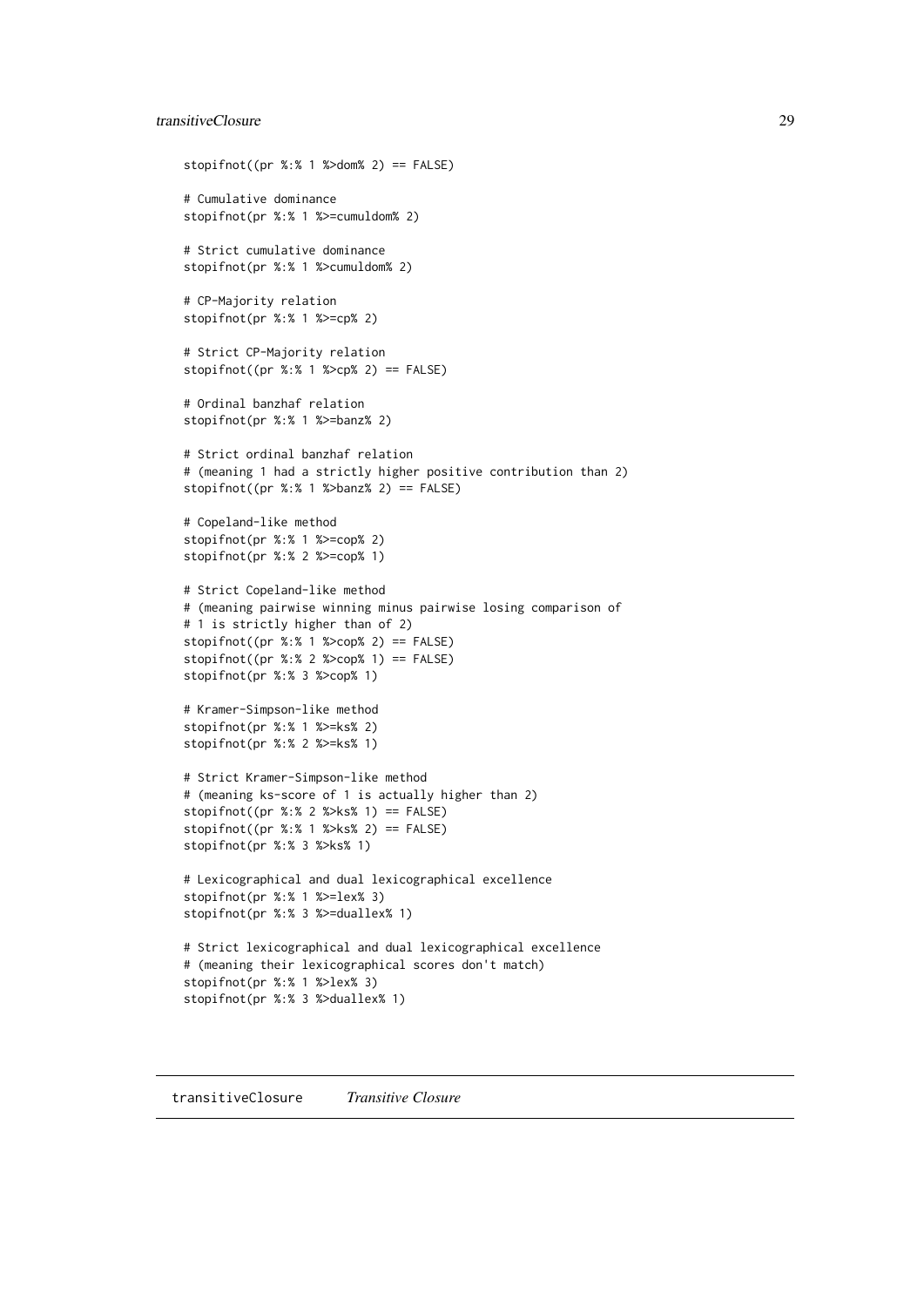#### Description

Apply transitive closure over power relation that has cycles.

#### Usage

transitiveClosure(powerRelation)

#### Arguments

powerRelation A PowerRelation object created by [newPowerRelation\(\)](#page-16-1)

#### Details

A power relation is a binary relationship between coalitions that is transitive. For coalitions  $a, b, c \in$  $2^N$ , this means that if  $a \succ b$  and  $b \succ c$ , then  $a \succ c$ .

A power relation with cycles is not transitive. A transitive closure over a power relation removes all cycles and turns it into a transitive relation placing all coalitions within a cycle in the same equivalence class. If  $a \succ b \succ a$ , from the symmetric definition in [newPowerRelation\(\)](#page-16-1) we therefore assume that  $a \sim b$ . Similarly if  $a \succ b_1 \succ b_2 \succ \ldots \succ b_n \succ a$ , the transitive closure turns it into  $a \sim b_1 \sim b_2 \sim \ldots \sim b_n$ .

transitiveClosure() transforms a PowerRelation object with cycles into a Powerrelation object without cycles. As described in the previous paragraph, all coalitions within a cycle then are put into the same equivalence class and all duplicate coalitions are removed.

# Value

[PowerRelation](#page-21-1) object with no cycles.

#### Examples

```
pr <- newPowerRelation(1, ">", 2)
```

```
# nothing changes
transitiveClosure(pr)
```
pr <- suppressWarnings(newPowerRelation(1, ">", 2, ">", 1))

```
# 1 ~ 2
transitiveClosure(pr)
```

```
pr <- suppressWarnings(
  newPowerRelation(1, ">", 3, ">", 1, ">", 2, ">", c(2,3), ">", 2)
)
# 1 > 3 > 1 > 2 > 23 > 2 =>
# 1 \sim 3 > 2 \sim 23transitiveClosure(pr)
```
<span id="page-29-0"></span>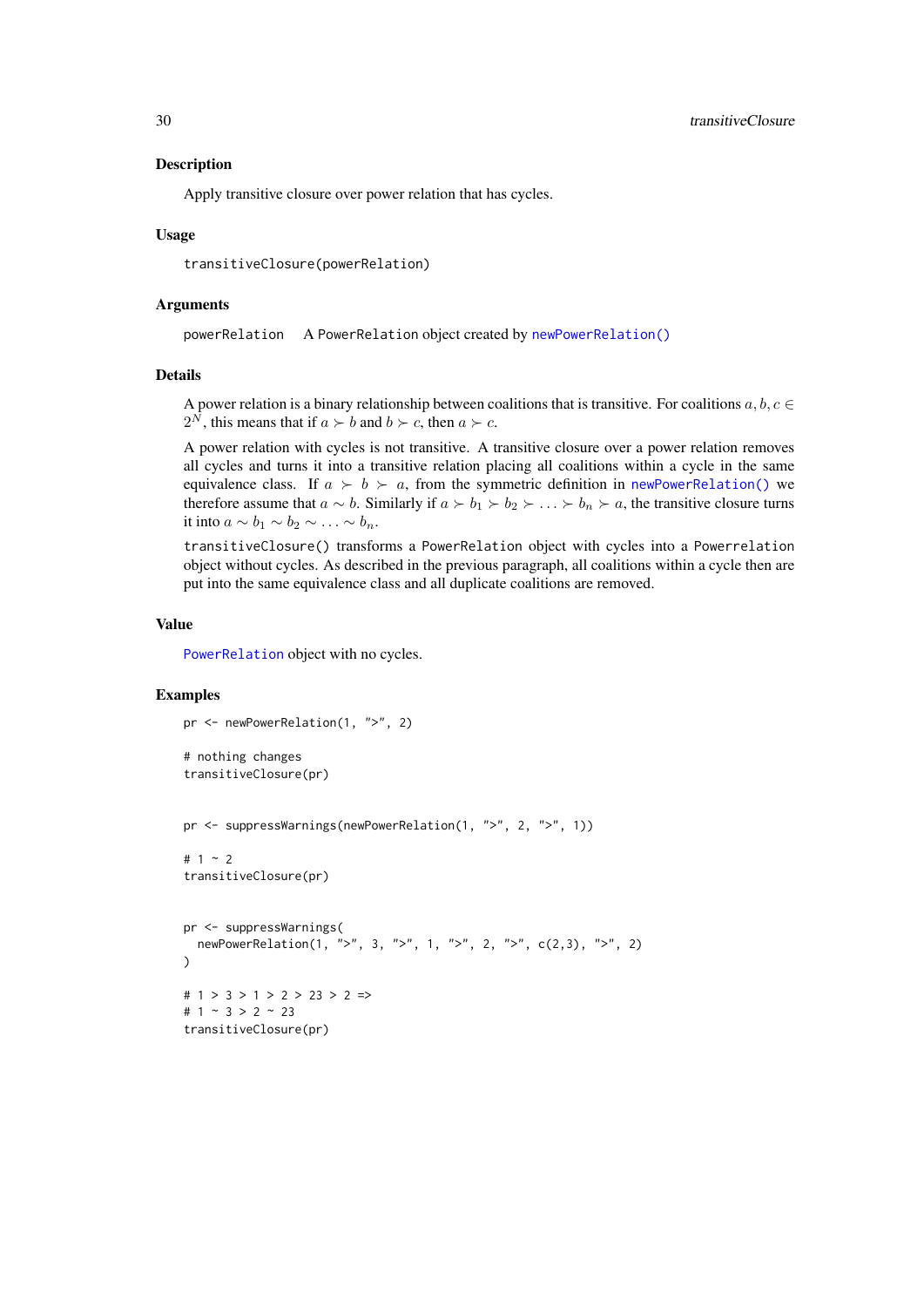# <span id="page-30-0"></span>Index

∗ CP-majority based functions copelandScores, [3](#page-2-0) cpMajorityComparison, [5](#page-4-0) kramerSimpsonScores, [13](#page-12-0) ∗ equivalence class lookup functions coalitionsAreIndifferent, [2](#page-1-0) equivalenceClassIndex, [12](#page-11-0) ∗ newPowerRelation functions newPowerRelation, [17](#page-16-0) newPowerRelationFromString, [20](#page-19-0) ∗ score vector functions copelandScores, [3](#page-2-0) cumulativeScores, [8](#page-7-0) kramerSimpsonScores, [13](#page-12-0) lexcelScores, [15](#page-14-0) ordinalBanzhafScores, [21](#page-20-0) %:% *(*testRelation*)*, [27](#page-26-0) %>=banz% *(*testRelation*)*, [27](#page-26-0) %>=cop% *(*testRelation*)*, [27](#page-26-0) %>=cp% *(*testRelation*)*, [27](#page-26-0) %>=cumuldom% *(*testRelation*)*, [27](#page-26-0) %>=dom% *(*testRelation*)*, [27](#page-26-0) %>=duallex% *(*testRelation*)*, [27](#page-26-0) %>=ks% *(*testRelation*)*, [27](#page-26-0) %>=lex% *(*testRelation*)*, [27](#page-26-0) %>banz% *(*testRelation*)*, [27](#page-26-0) %>cop% *(*testRelation*)*, [27](#page-26-0) %>cp% *(*testRelation*)*, [27](#page-26-0) %>cumuldom% *(*testRelation*)*, [27](#page-26-0) %>dom% *(*testRelation*)*, [27](#page-26-0) %>duallex% *(*testRelation*)*, [27](#page-26-0) %>ks% *(*testRelation*)*, [27](#page-26-0) %>lex% *(*testRelation*)*, [27](#page-26-0)

```
as.relation.PowerRelation
        (powerRelationMatrix), 23
```
base::as.integer, *[20](#page-19-0)* base::as.numeric, *[20](#page-19-0)*

coalitionsAreIndifferent, [2,](#page-1-0) *[12](#page-11-0)* copelandRanking *(*copelandScores*)*, [3](#page-2-0) copelandRanking(), *[26](#page-25-0)* copelandScores, [3,](#page-2-0) *[6](#page-5-0)*, *[9](#page-8-0)*, *[14](#page-13-0)*, *[16](#page-15-0)*, *[21](#page-20-0)*

copelandScores(), *[26](#page-25-0)*, *[28](#page-27-0)* cpMajorityComparison, *[3,](#page-2-0) [4](#page-3-0)*, [5,](#page-4-0) *[14](#page-13-0)* cpMajorityComparison(), *[3](#page-2-0)*, *[5,](#page-4-0) [6](#page-5-0)*, *[26](#page-25-0)*, *[28](#page-27-0)* cpMajorityComparisonScore, *[13](#page-12-0)* cpMajorityComparisonScore *(*cpMajorityComparison*)*, [5](#page-4-0) cpMajorityComparisonScore(), *[6](#page-5-0)*, *[26](#page-25-0)* createPowerset, [7](#page-6-0) createPowerset(), *[17](#page-16-0)*, *[26](#page-25-0)* cumulativelyDominates *(*cumulativeScores*)*, [8](#page-7-0) cumulativelyDominates(), *[26](#page-25-0)*, *[28](#page-27-0)* cumulativeScores, *[4](#page-3-0)*, [8,](#page-7-0) *[14](#page-13-0)*, *[16](#page-15-0)*, *[21](#page-20-0)* cumulativeScores(), *[26](#page-25-0)*

```
dominates, 10
dominates(), 26, 28
doRanking, 11
doRanking(), 26, 27
dualLexcelRanking, 15
dualLexcelRanking (lexcelScores), 15
dualLexcelRanking(), 26
```

```
equivalenceClassIndex, 3, 12
equivalenceClassIndex(), 2
```

```
is.PowerRelation (PowerRelation), 22
```

```
kramerSimpsonRanking, 13
kramerSimpsonRanking
        (kramerSimpsonScores), 13
kramerSimpsonRanking(), 26
kramerSimpsonScores, 4, 6, 9, 13, 16, 21
kramerSimpsonScores(), 26, 28
```
lexcelRanking, *[15](#page-14-0)* lexcelRanking *(*lexcelScores*)*, [15](#page-14-0) lexcelRanking(), *[26](#page-25-0)* lexcelScores, *[4](#page-3-0)*, *[9](#page-8-0)*, *[14](#page-13-0)*, [15,](#page-14-0) *[21](#page-20-0)* lexcelScores(), *[26](#page-25-0)*, *[28](#page-27-0)*

```
newPowerRelation, 17, 20
newPowerRelation(), 2, 3, 5, 7, 8, 10–13, 15,
         21–23, 26, 28, 30
newPowerRelationFromString, 18, 19
```